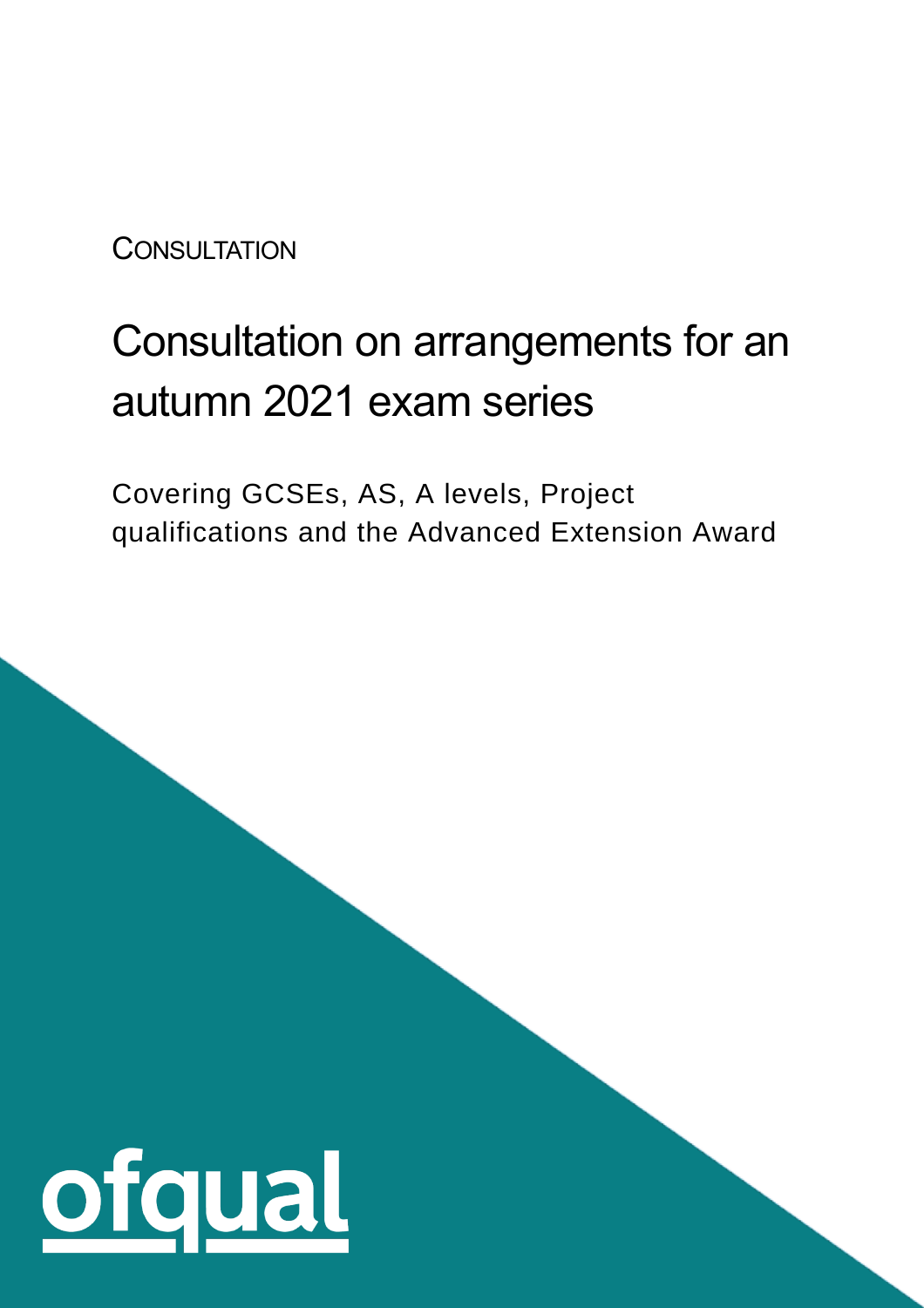# **Contents**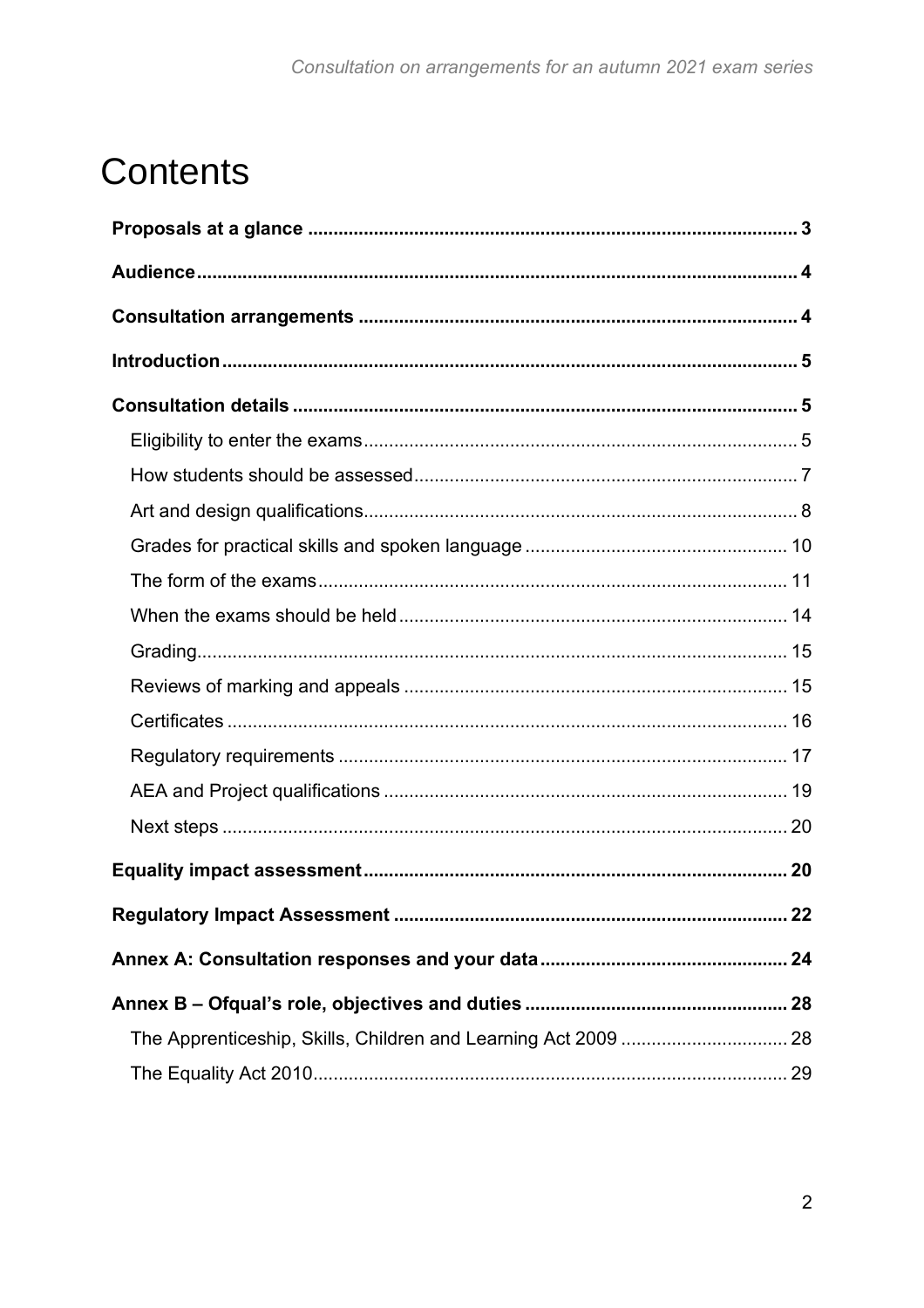# <span id="page-2-0"></span>Proposals at a glance

Exams for GCSEs, AS, A levels and the Advanced Extension Award in summer 2021 have been cancelled because of the coronavirus (COVID-19) pandemic. When the government set out its policy on how grades for these qualifications should be issued instead, it also confirmed that it wanted students to have the opportunity to take exams in autumn 2021 if they wish to try and improve on their teacher assessed grades with which they will be issued this summer. The Secretary of State, [in his](https://www.gov.uk/government/publications/direction-issued-to-ofqual)  [direction to Ofqual,](https://www.gov.uk/government/publications/direction-issued-to-ofqual) said he expects Ofqual to make provision for this.

We are seeking views on how an autumn exam series should run, including on our proposals that:

- any student who receives a teacher assessed grade in summer 2021 should be able to enter the autumn exams
- any student who an exam board is satisfied would have taken exams in summer 2021 had they not been cancelled, but who did not receive a teacher assessed grade, should be able to enter the autumn exams. We are seeking views on whether other students should be permitted to enter the autumn exams
- grades should be determined by a student's performance in the exams alone; non-exam assessments should not be taken into account (with the exception of art and design qualifications)
- art and design qualifications, for which there are not normally any exams, should be assessed through students completing an exam board's set task only
- the exams should be in their usual form and in their usual number for each subject;
- A level exams (and any AS exams) should be held in October and GCSE exams in November and December
- students will be able to use the better of the summer or the autumn grade
- exam boards will replace certificates showing only summer 2021 grades with certificates showing autumn grades if a student requests this
- normal reviews of marking and appeal arrangements will apply
- the exam boards should be required to offer exams in all GCSE and A level subjects, unless there are no entries for that subject by the time of the closing date. We are seeking views on whether we should require or permit the exam boards to offer AS exams, or prohibit them from doing so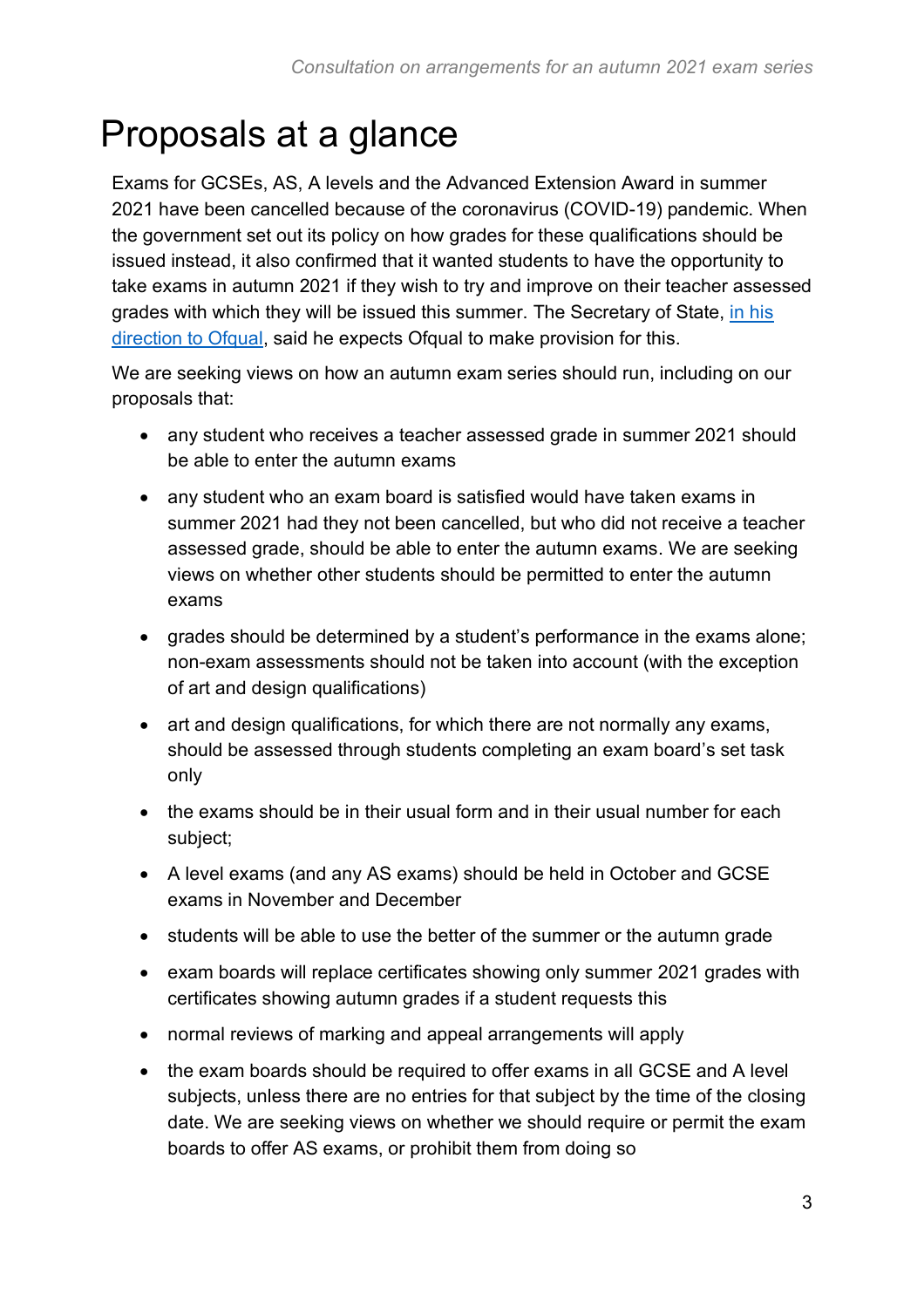• no new requirements will be placed on the exam boards that offer Project qualifications or the Advanced Extension Award in respect of making awards in the autumn

# <span id="page-3-0"></span>Audience

This consultation is open to anyone who may wish to respond but may be of most interest to students who were expecting to take GCSE, AS or A level exams in the summer, teachers of those qualifications and exam boards.

# <span id="page-3-1"></span>Consultation arrangements

# Duration

This consultation will be open from 17 March and ends on 9 April at 23:45.

# Respond

Please respond to this consultation by completing the [online response](http://www.gov.uk/government/consultations/consultation-on-arrangements-for-an-autumn-2021-exam-series) form.

For information on how we will use and manage your data, please see [Annex A:](#page-23-0)  [Consultation responses and your data.](#page-23-0)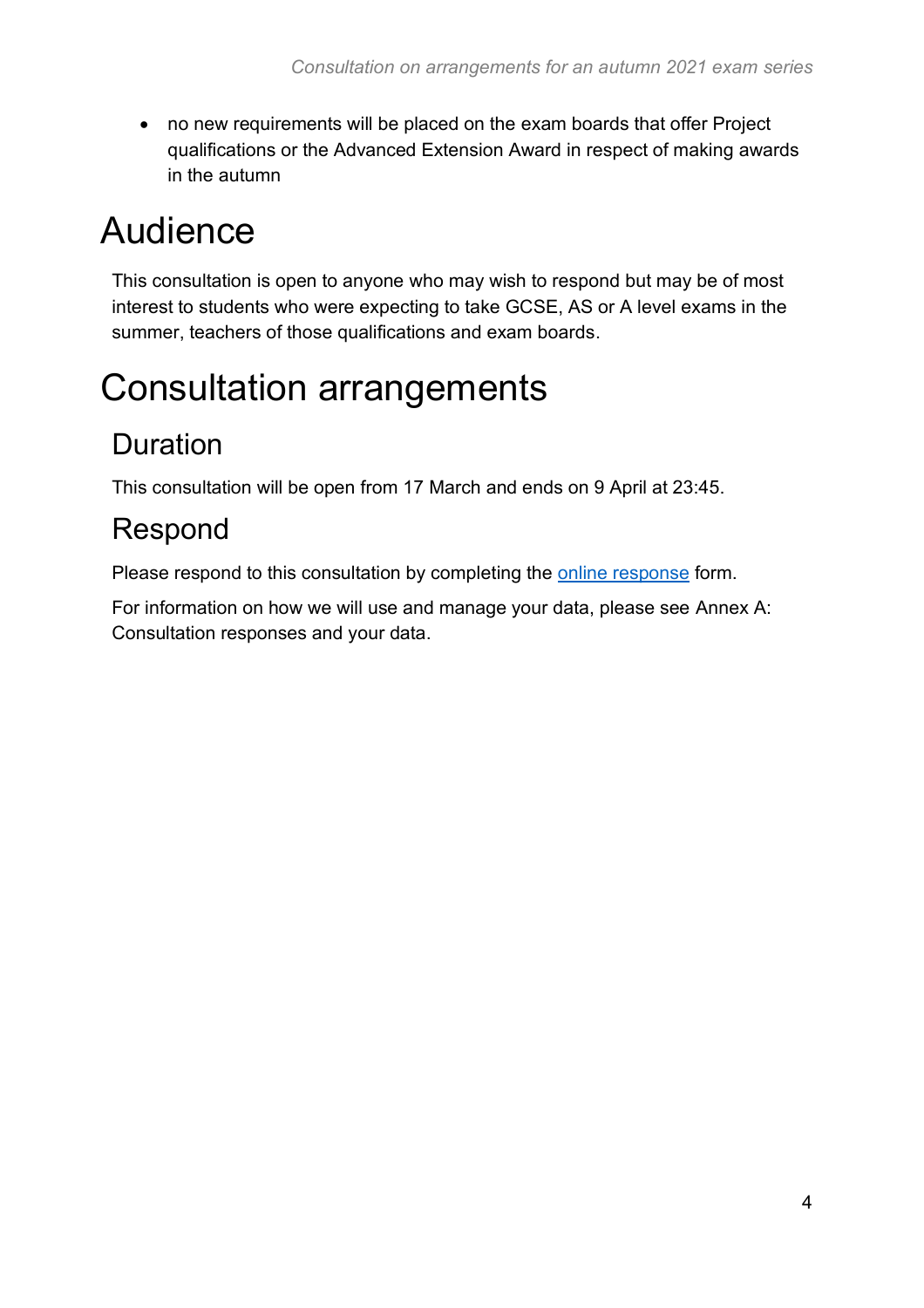# <span id="page-4-0"></span>Introduction

Government policy is that students who want an opportunity to improve on their teacher assessed grades issued to them in summer 2021 should be able to enter GCSE, AS and A level exams in the autumn. We are consulting on arrangements for such exams.

# <span id="page-4-1"></span>Consultation details

## <span id="page-4-2"></span>Eligibility to enter the exams

It is government policy that there should be an autumn exam series for students who want to have an opportunity to improve their teacher assessed grades issued to them in summer 2021. We therefore propose that any student who receives a teacher assessed grade this summer should be eligible to enter the autumn exam series.

The arrangements being put in place for the summer are flexible, such that all students who have been studying independently - private candidates - can receive grades. However, some private candidates might prefer to enter the autumn exam series rather than work with a school or college who will determine for them a teacher assessed grade. We do not believe it would be fair to deprive such students of an opportunity to take exams in the autumn. We therefore propose that the exam boards should also accept entries for the autumn exams on behalf of students who they are satisfied would have taken exams in summer 2021 had they not been cancelled.

We are also seeking views on whether, given the exceptional circumstances caused by the pandemic, the autumn exam series should be open to any student, without restriction. We think students studying for GCSEs or A levels will want to maximise their opportunities to catch up with their learning and to prepare fully for the summer 2022 exams. They would not, therefore, wish to take exams in autumn 2021. However, we are seeking views on whether students should be permitted to enter exams in the autumn if they wish.

#### **Question 1:**

To what extent do you agree or disagree that students who receive a teacher assessed grade in summer 2021 should be eligible to enter for the corresponding: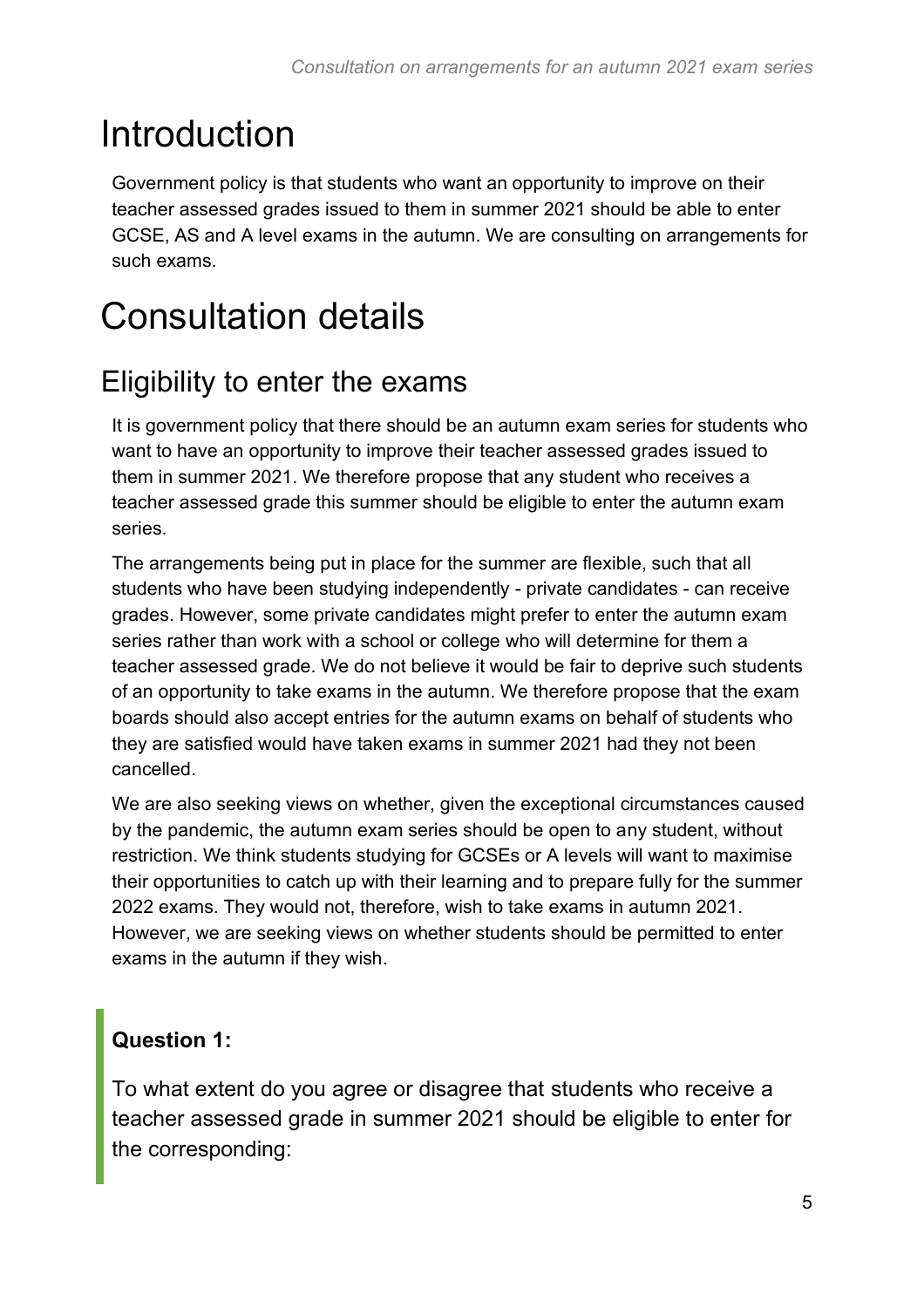GCSE exams in autumn 2021

AS exams in autumn 2021

A level exams in autumn 2021?

#### **Question 2:**

To what extent do you agree or disagree that exam boards should be able to accept entries for the autumn exams from students who did not enter to receive a grade in summer 2021 but who, in the opinion of the exam board, would have entered for the summer 2021 exams had they taken place?

#### **Question 3:**

To what extent do you agree or disagree that the autumn 2021 exams should be open to all students, regardless of any actual or planned intended entry in summer 2021?

**GCSEs** 

AS

A level

#### **Question 4:**

Do you have any comments on which students should be able to take exams in autumn 2021?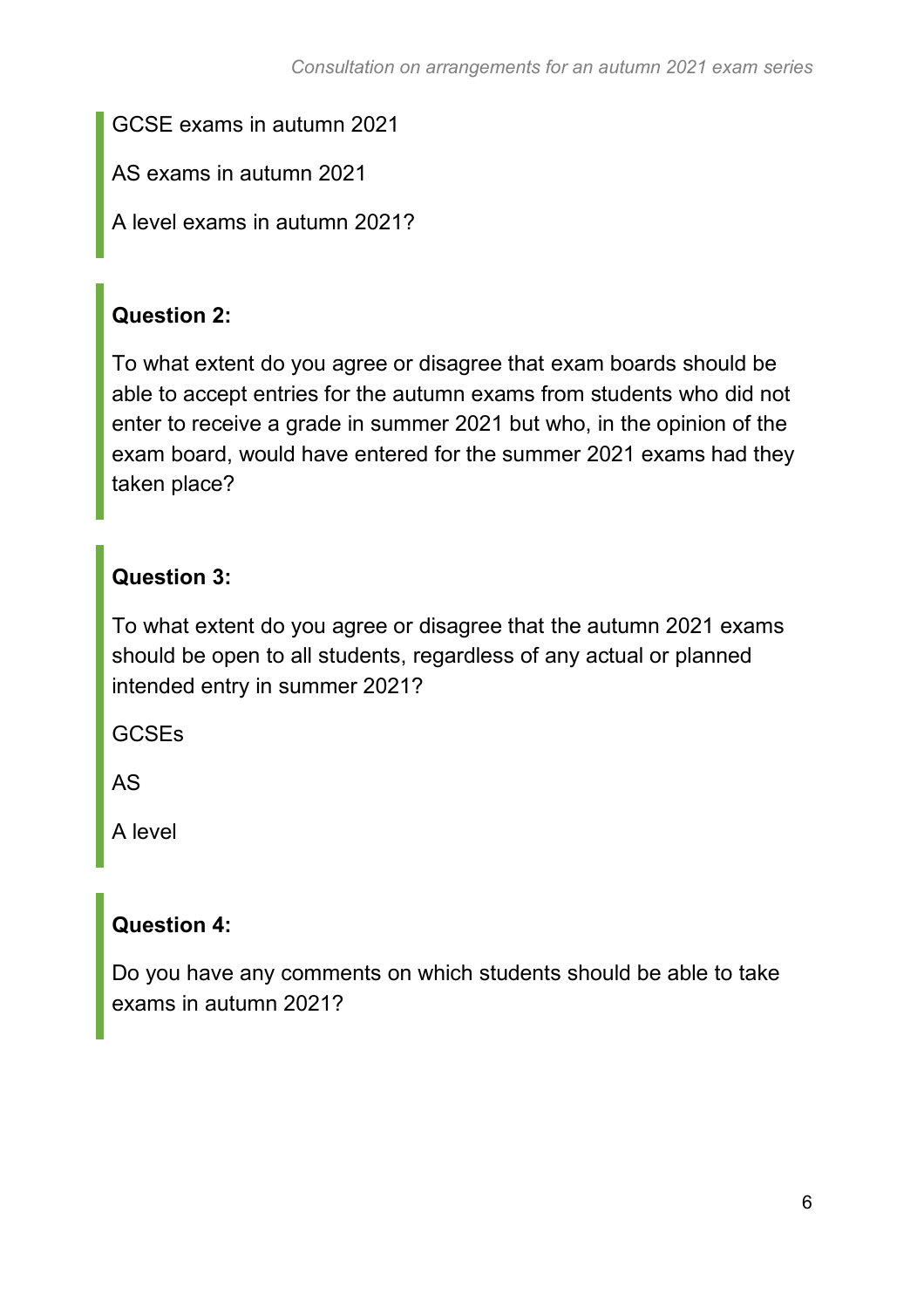## <span id="page-6-0"></span>How students should be assessed

Some GCSE, AS and A level subjects are assessed just by exam. Other subjects are assessed using both exam and non-exam assessment. Art and design qualifications are assessed using only non-exam assessments.

Students who decide to take exams in autumn 2021 in subjects that usually include some non-exam assessment will have had a range of experiences as they sought to complete their non-exam assessments during the academic year 2020-2021.

We made some changes to the non-exam assessment requirements for students taking their qualifications this year, as we recognised that it would have been difficult in some subjects for students to complete the assessments as usual because of the pandemic. Despite these changes it is likely it will not be possible for all students to complete their non-exam assessments either at all, or in line with the requirements.

For example, some students will have had difficulty accessing specialist equipment, such as that needed for design and technology, because they have been studying remotely and/or because of public health restrictions. Others will have been able to complete their non-exam assessments, but not in line with the usual controls or without access to the usual forms of support such as access to a library.

Under the arrangements for issuing results in summer 2021, teachers will mark nonexam assessments, and take students' performance in the assessment into account when they determine the grade they should receive. They will adjust their marking to reflect the difficulties students have experienced completing their non-exam assessments and/or any relaxation to the usual controls. We will not require the exam boards to moderate the marking this year.

In light of the different ways by which non-exam assessments will have been undertaken in the current academic year, how they will be marked and the fact that marking will not be moderated, we do not believe it would be fair for those assessments to be taken into account when grades from the autumn exam series are determined.

It is likely that many students (possibly the majority) who want to take exams in the autumn will not, in the run up to the exams, be formally attached to a school or college – either because they were studying independently or because they have moved on from the school or college that entered them for the qualifications in the summer. Such students would find it difficult to be able undertake new non-exam assessment tasks.

Even students who are attached to a school or college would likely find it difficult to complete new non-exam assessments at the start of the next academic year. It would also be difficult for their schools or colleges to support them to do so; they will be teaching new year groups and catch-up measures are likely to be continuing.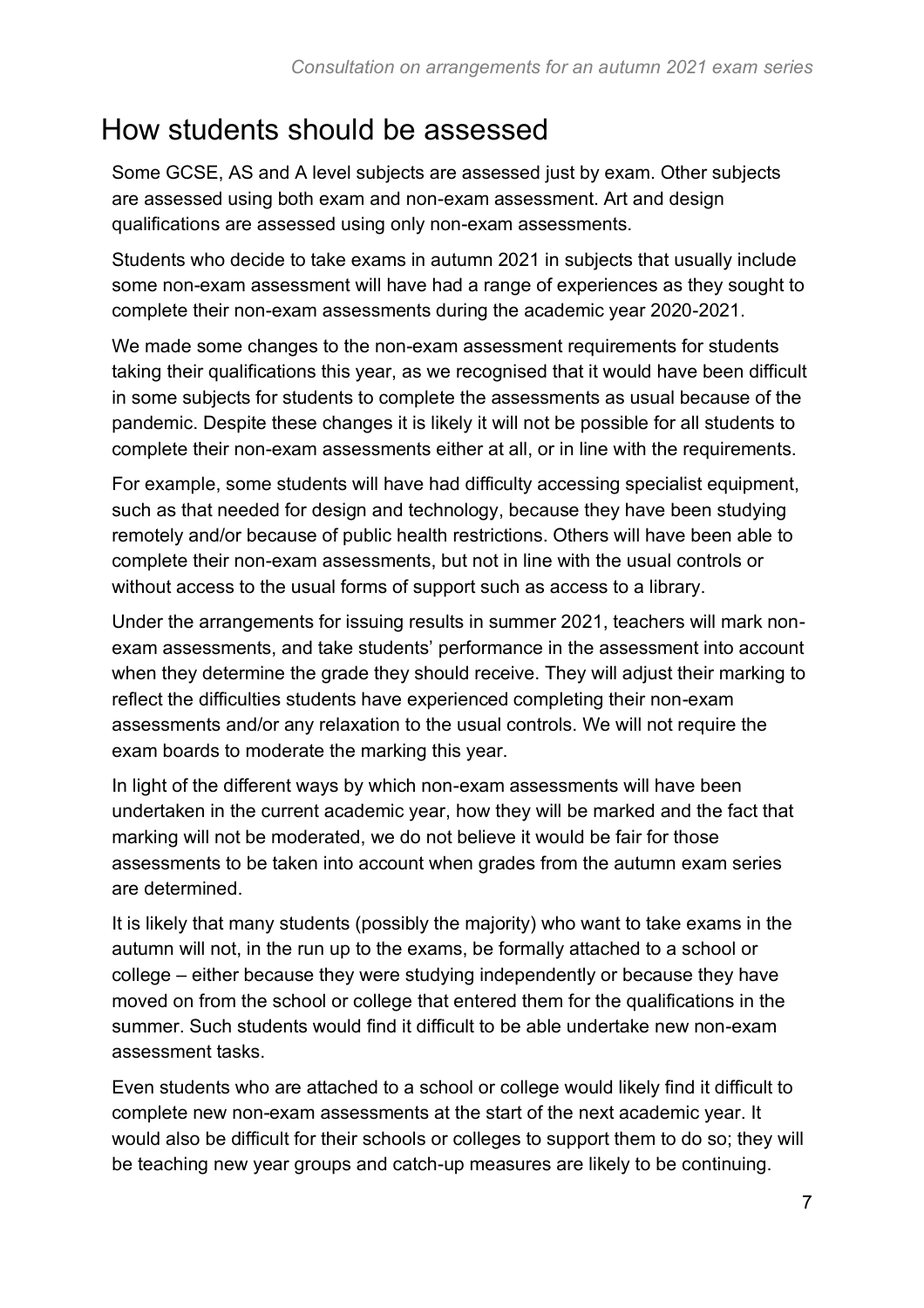We understand concerns that some students would perform better in their non-exam assessments than they would in exams. [Research indicates this is not necessarily](https://www.gov.uk/government/publications/impact-of-coursework-on-attainment-dependent-on-student-characteristics)  [the case,](https://www.gov.uk/government/publications/impact-of-coursework-on-attainment-dependent-on-student-characteristics) although we acknowledge the research does not cover subjects that include performance-based assessments such as drama and dance.

We therefore propose that, as was the case for the autumn 2020 series, students' grades are determined by their performance in the exams only. Students would not be required to undertake new non-exam assessments; any non-exam assessments undertaken in the current academic year would not be taken into account.

## <span id="page-7-0"></span>Art and design qualifications

A different approach will be needed for art and design qualifications, as there are no exams in this subject. Normally for GCSE, AS and A level art and design, students complete both a portfolio (60% of the marks) and a task set by the exam board (40% of the marks). The task is taken under supervised conditions and completed within a fixed period.

We decided in August 2020 that, because of the disruption caused by the pandemic, students taking the qualifications in summer 2021 would complete the portfolio but not the task. Students receiving teacher assessed grades in these qualifications this summer will, therefore, be graded on the basis of their portfolio only.

Students who are unhappy with that grade will be able to appeal. If they remained unhappy there would be no value in them entering the qualification again in the autumn and being assessed on the same portfolio as they would likely receive the same grade. They would not have time to prepare a new portfolio in the autumn term.

We propose instead, and as was the case in autumn 2020, that students who want to enter GCSE, AS or A level art and design in autumn 2021 should be assessed on their performance in an exam board set task only. We recognise that some schools and colleges might find it difficult to accommodate and support such students, however we believe that, if students are to be able to enter these qualifications in the autumn, this is the best approach.

We also propose that students' work in response to the task should be marked by the exam board. This would avoid placing further workload on teachers.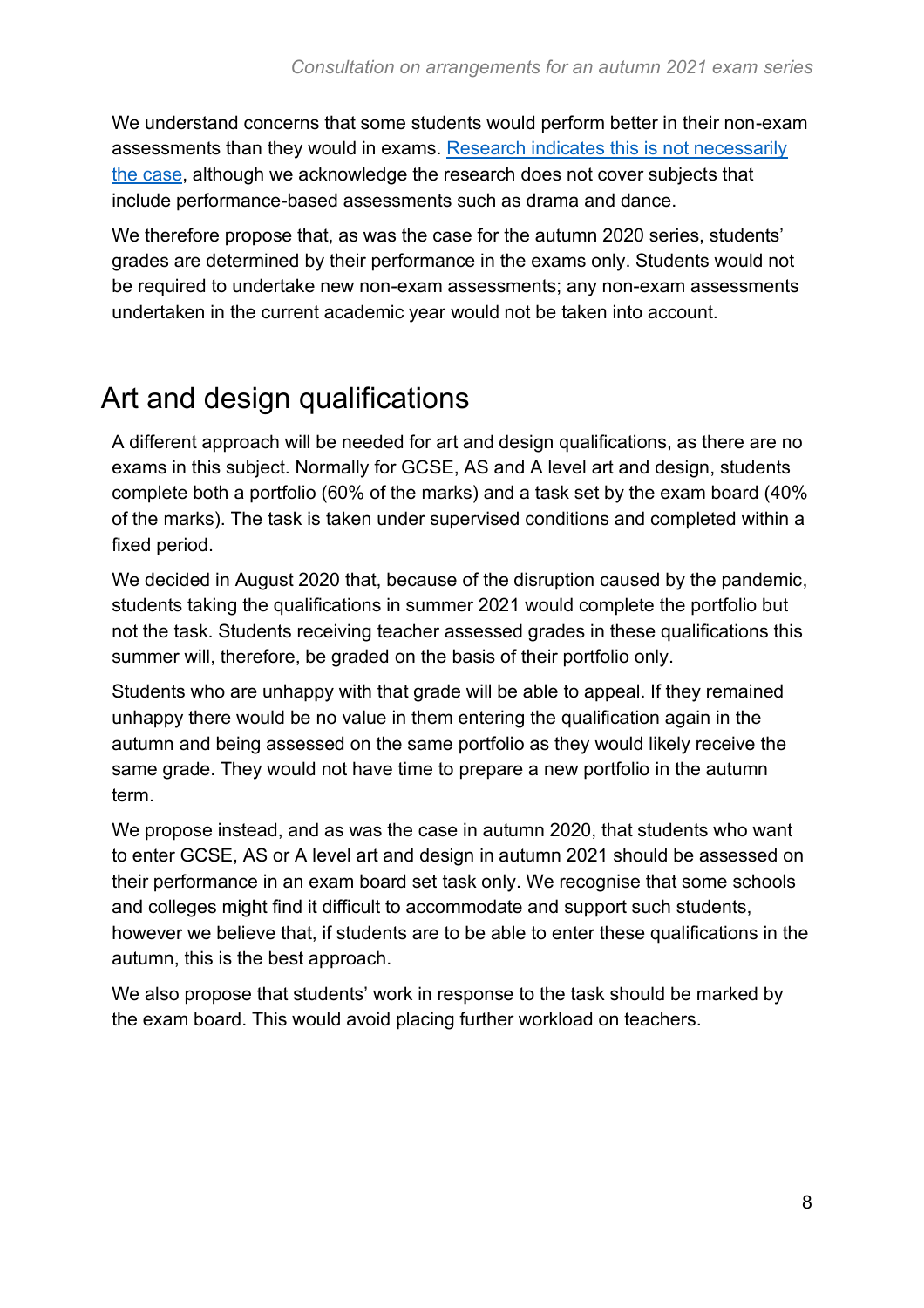#### **Question 5:**

To what extent do you agree or disagree that students entering GCSE, AS or A levels in autumn 2021 should be assessed on their performance in exams only?

#### **Question 6:**

To what extent do you agree or disagree that students entering GCSE, AS or A level art and design should be assessed on their performance in an exam board set task only?

#### **Question 7:**

To what extent do you agree or disagree that students' work in response to the art and design tasks should be marked by the exam boards?

#### **Question 8:**

Do you have any comments in our proposal that, with the exception of art and design qualifications, grades should be determined by students' performance in exams only?

#### **Question 9:**

Do you have any comments on our proposed approach to art and design qualifications?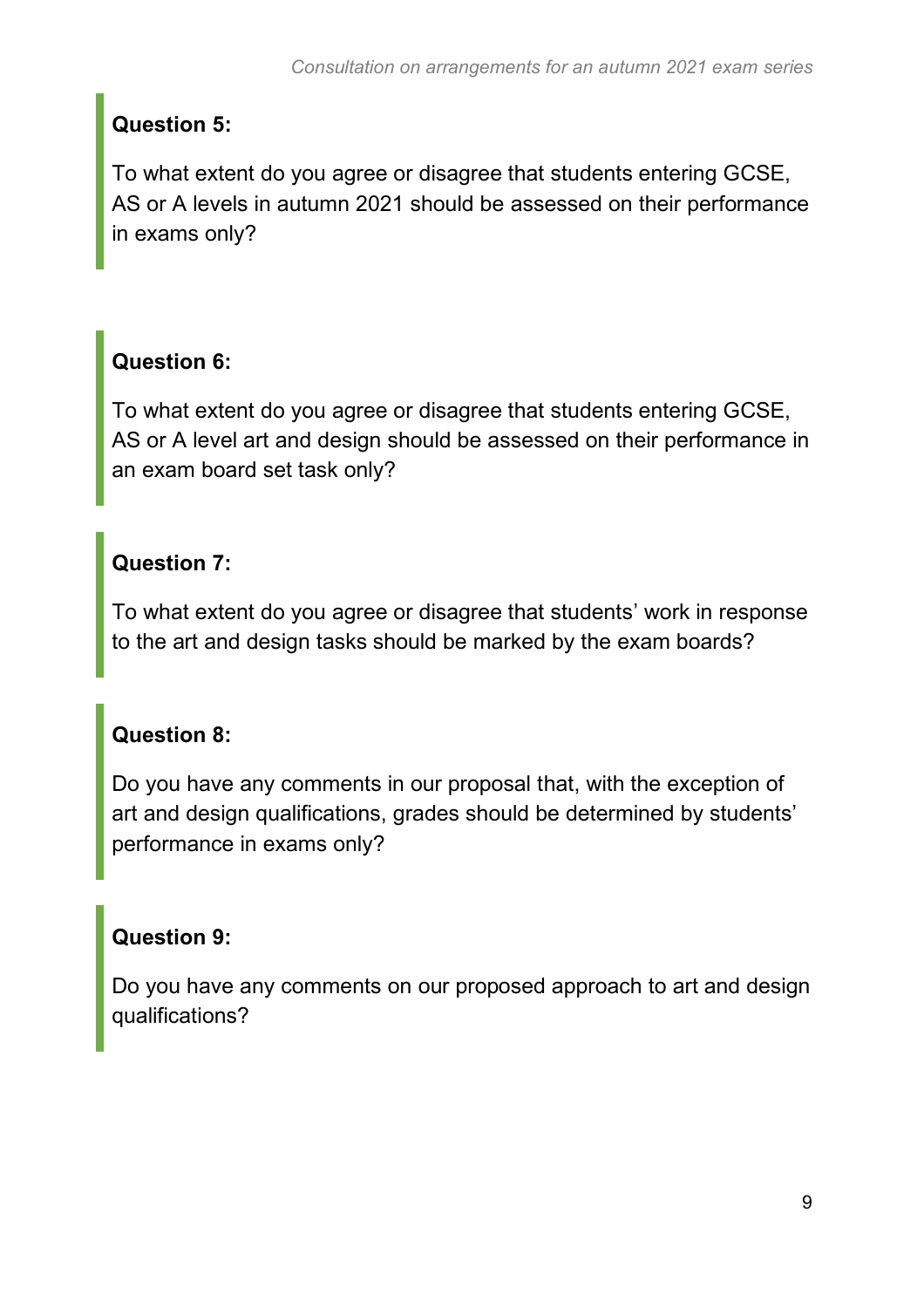# <span id="page-9-0"></span>Grades for practical skills and spoken language

For A level science (biology, chemistry and physics) and geology students' practical skills are assessed and reported separately; students receive either a Pass or Not Classified grade alongside the A\*-E grade they receive for their exam performance. GCSE English language students receive a separate grade for their spoken language skills of Pass, Merit, Distinction or Non-Classified alongside the 9 to 1 grade they receive for their exam performance. For 2021 the same approach is to be used for spoken language in GCSE modern foreign languages.

We propose that students entering autumn 2021 exams should be able to carry forward these separate grades, as happens for students who in normal years are sitting their exams.

Students who do not have such a grade to carry forward, or who want the opportunity to improve that grade, could be assessed in the autumn term if their school or college is willing to provide for this.

#### **Question 10:**

To what extent do you agree or disagree that students should be able to carry forward any grade for practical science and geology skills to the autumn 2021 series?

#### **Question 11:**

To what extent do you agree or disagree that students should be able to carry forward any grade for spoken language in GCSE English language and modern foreign languages?

#### **Question 12:**

Do you have any comments on our proposed approach to the separately reported grades for A level practical science and geology skills and for GCSE English language and modern foreign language spoken language skills?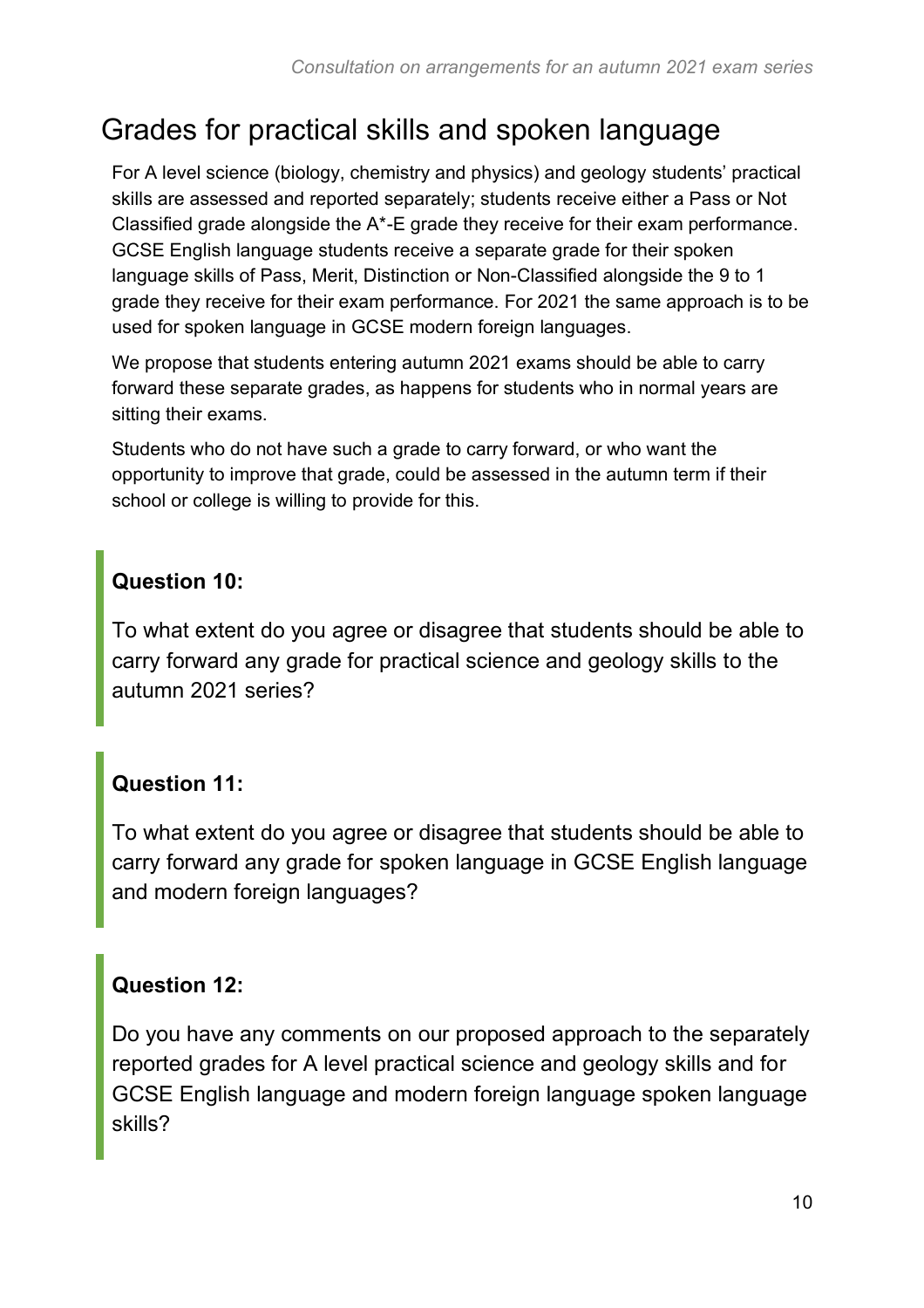# <span id="page-10-0"></span>The form of the exams

We propose that the exams in the autumn should be in their normal form, in terms of the number of exams per subject, the style of the questions, the format of the papers and the conditions under which they are taken. This means they will be in a form that will be familiar to students who will likely have seen and practised taking past papers. It will also allow the exam boards, if they wish, to use the papers written for the summer 2021 exams that were cancelled.

Teachers assessing their students in summer 2021 will assess them only on aspects of the content that students have been taught by their teachers. It will not be possible to replicate this in an exam - as the exams must be the same for all students. The exam boards cannot create bespoke exam papers for all students. Therefore, students taking exams in the autumn will need to be prepared to answer questions on all aspects of the subject content.

In 3 GCSE subjects: English literature, history and ancient history, changes to the content requirements were announced in August 2020 that would have been reflected in the summer 2021 exams. These same content changes will be reflected in the autumn exams for these subjects because students will have been preparing to take exams in summer 2021 on this basis.

In December 2020 the government announced (before it decided exams should be cancelled) that students would be given advanced notice of the topics that would be covered in the summer 2021 exams. This information would have been published at the end of January had exams not been cancelled and would have enabled teachers to focus their remaining teaching time on topics that they knew would be raised in the exams.

We consulted on the provision of advance information in December 2020. We also consulted on whether, for some qualifications, students should have access to support materials in the exams that are not usually provided – for example to formulae and equation sheets in maths and science qualifications. The [analysis of](https://www.gov.uk/government/consultations/support-materials-and-advance-information-in-2021-gcse-as-and-a-level-exams)  [responses to that consultation](https://www.gov.uk/government/consultations/support-materials-and-advance-information-in-2021-gcse-as-and-a-level-exams) has been published on our website.

We propose that the autumn 2021 exams should provide a normal exam experience for students. We propose that the exam boards should not provide advance information and that students should have access in the exams to the usual materials only.

The exam boards do not usually provide a full autumn exam series. It could be disproportionately burdensome to require the exam boards to publish advance information for the exams. Requiring them to provide advance information for the autumn exams would introduce further additional burden - and costs - for them and increase risk to the successful delivery of the autumn series.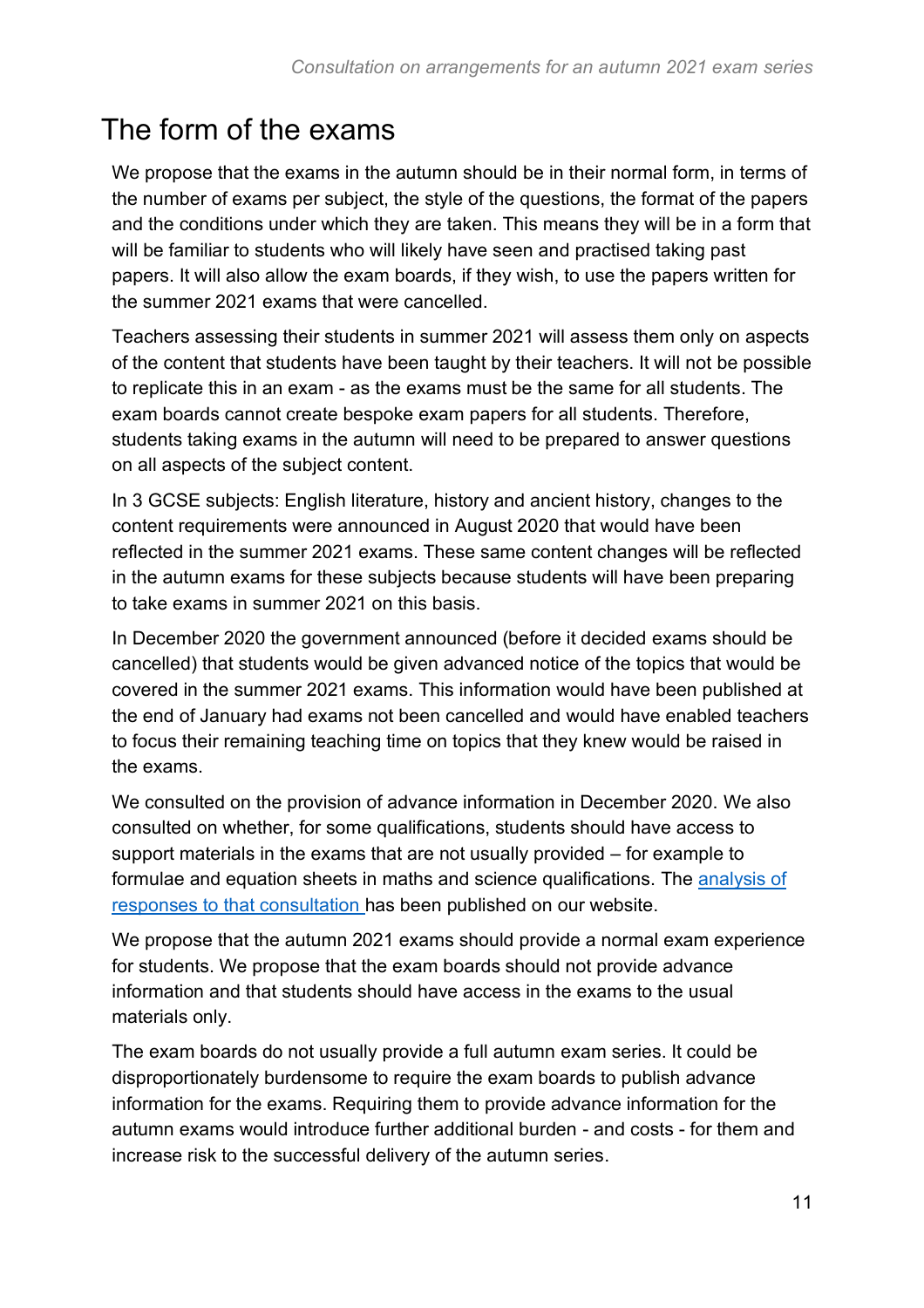If the exam board published advance information about the topics on which questions will be asked the exam board would not be able fairly to use the papers they had written for the autumn series at a later date, in the event that there are no entries for a particular subject – which would be an option for them if the content of the exam remained confidential in the normal way.

The main purpose of the autumn exams is to provide an opportunity for students who are disappointed with their teacher assessed grade to improve that grade. They will not know their grade until early August. Students who decide to take exams in autumn 2021 and who have been studying at a school or college will be unlikely to receive any additional teaching to support them to prepare for the exams.

It is likely that students, on seeing advance information were it to be published ahead of the autumn exams, would want support and guidance on how best they should prepare for the exams, in light of this information. There is a risk that the provision of advance information would advantage students who either continued to have access to their subject teachers or who were able to secure support in other ways, for example through private tutors. This would introduce a degree of unfairness that we believe should be avoided.

Where students taking the autumn exams are being taught within a school or college – most likely having moved on to a higher level of study - the publication of advance information could place additional pressures on teachers. Teachers would need to familiarise themselves with the materials to support any such students. Again, this would be at a time when teachers were teaching new year groups and continuing to support their students to catch up with their education.

In response to our December 2020 consultation, a number of respondents suggested that the provision of advance information would have a negative impact on some students, particularly if they were not supported and guided in how to use them. The potential negative impact on some students of the use of advance information is discussed in [our analysis of responses](https://www.gov.uk/government/consultations/support-materials-and-advance-information-in-2021-gcse-as-and-a-level-exams) to the December consultation.

We are also concerned that the publication of advance information about the topics to be covered in the autumn exams would make the autumn papers a less useful resource for teachers to use as mock exams. At the request of teachers, the exam boards do not routinely publish exam papers immediately after they have been taken, although they do make them available to teachers.

This allows teachers to use the papers as mock exams – as students will not have seen them. If advance information were to be published, and the papers then used as mocks, students might narrow their revision in a way that would be unhelpful for them as they prepare for their real exams next summer.

Advance information about the topics in November might also have implications for summer 2022 exams. Students and teachers might conclude that topics identified for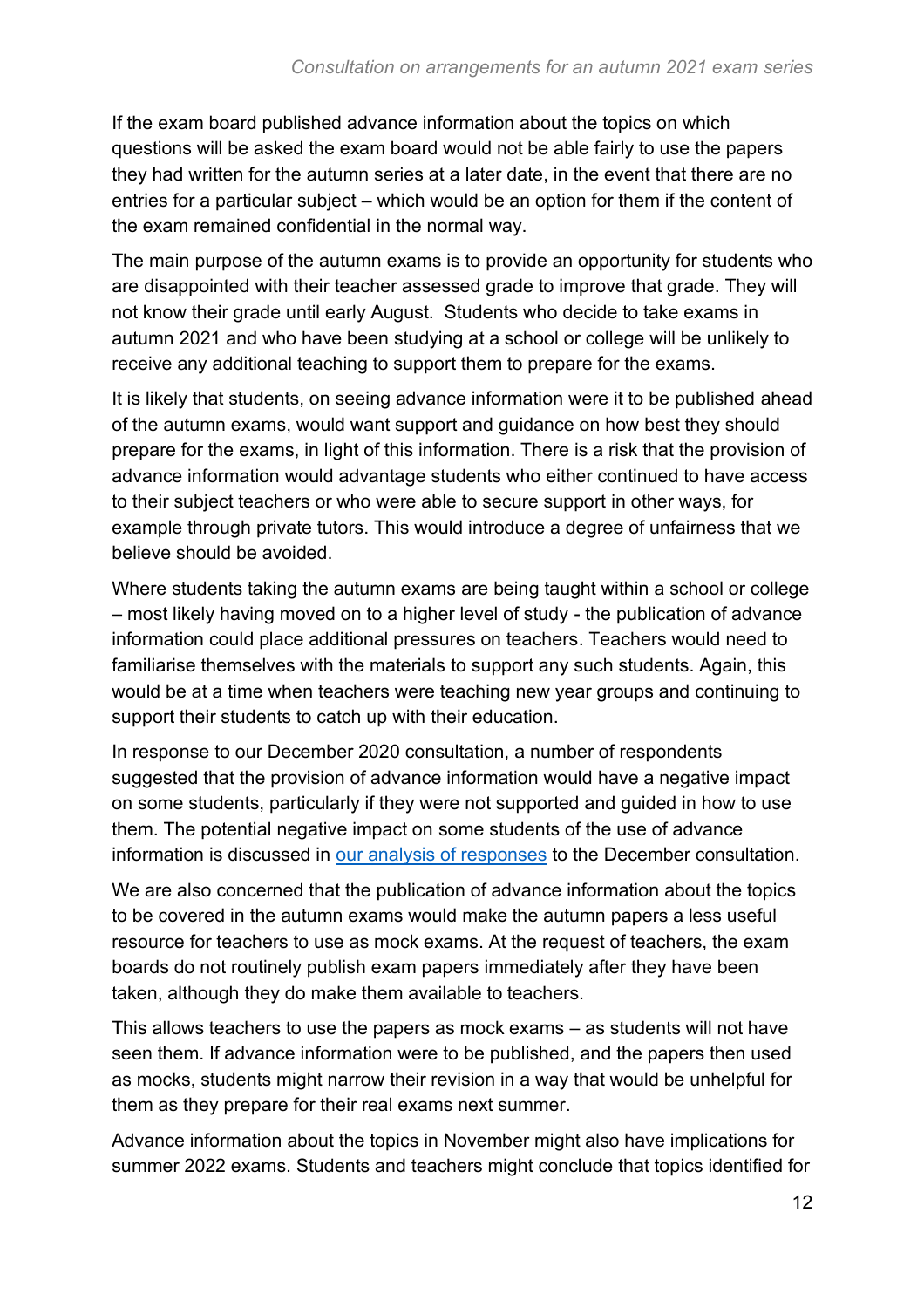inclusion in the autumn series would not come up again in summer 2022 papers. This is not necessarily the case, but that belief might cause some early narrowing of the curriculum for GCSE and A level students.

We propose that students should not have access to support materials in exams that are not normally provided. Respondents to the December 2020 consultation highlighted the need for disabled students, in particular, to be prepared to use any additional materials in exams and the risk of them otherwise being disadvantaged by the provision of such materials in the exams. The need for students to be prepared and supported to use support materials in exams in discussed in the [analysis of](https://www.gov.uk/government/consultations/support-materials-and-advance-information-in-2021-gcse-as-and-a-level-exams)  [responses](https://www.gov.uk/government/consultations/support-materials-and-advance-information-in-2021-gcse-as-and-a-level-exams) to our December 2020 consultation.

#### **Question 13:**

To what extent do you agree or disagree that the autumn exam papers should be in their normal form, in terms of:

- (a) the number of exams per subject
- (b) the style of the questions
- (c) the format of the papers
- (d) the conditions under which they are taken

#### **Question 14:**

To what extent do you agree or disagree that students should not be given advance information about topics that will be included in the autumn exams?

#### **Question 15:**

To what extent do you agree or disagree that students taking autumn exams should only have access to the usual support materials when taking an exam?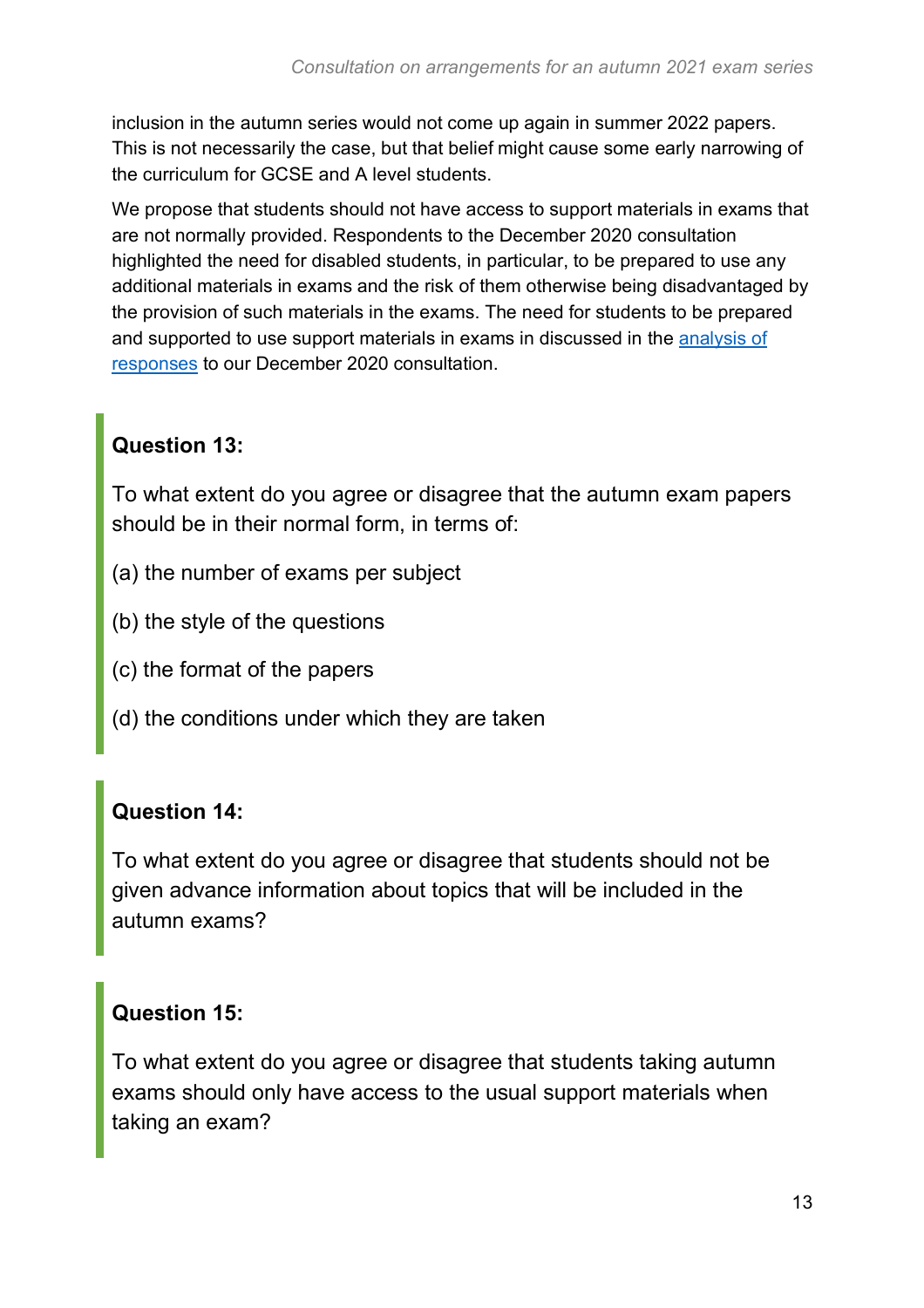#### **Question 16:**

Do you have any comments on our proposals about the form of the autumn 2021 exams?

# <span id="page-13-0"></span>When the exams should be held

We propose that AS / A level exams should be held in October and GCSE exams in November and early December. This timeline should allow the majority of AS and A level students appealing their summer 2021 result to receive the outcome of that appeal before deciding whether to enter. In order for AS and A level results to be issued before Christmas, allowing them to be used for entry to those higher education courses that have a January start date, an entry deadline early in the autumn term will be necessary.

The proposed timeline should allow the majority of GCSE students appealing their summer 2021 result to receive the outcome of their appeal before exams start. An early October entry deadline would be required.

GCSE English language and maths exams are usually held in the first week of November. The dates of the exams for 2021 have already been published. We are interested in views on whether the dates for these exams should be changed so the exams would take place a couple of weeks later than usual. This would allow more time for students and centres to take entry decisions and for any outstanding appeals in respect of those qualifications to be completed. If the exams were later, results would also be later than usual.

#### **Question 17:**

To what extent do you agree or disagree that:

(a) AS and A level exams should be held in October 2021 (with entries being required by early September)

(b) GCSE exams should be held in November and early December 2021 (with entries being required by early October)

(c) GCSE English language and maths exams should be held later than usual?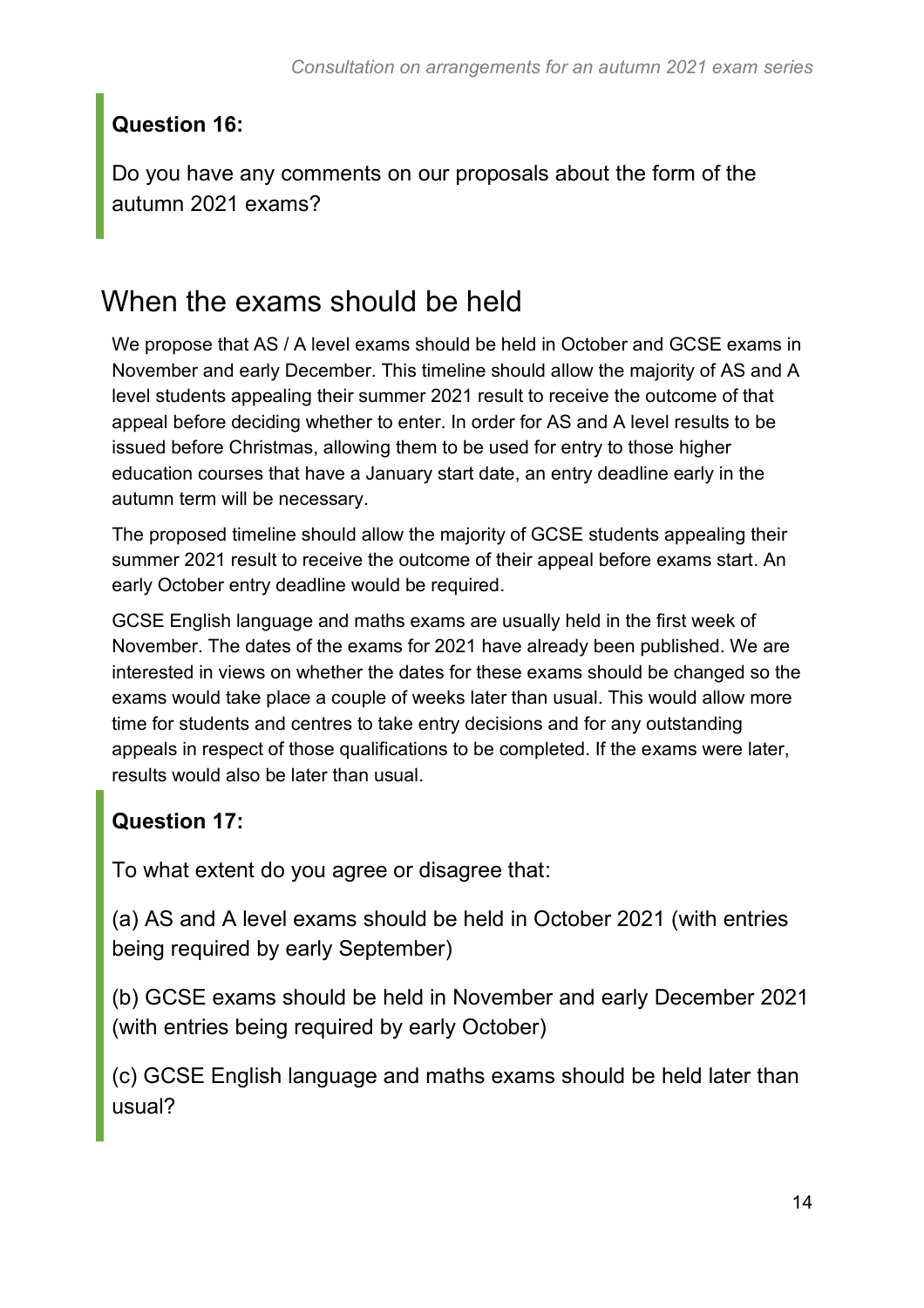#### **Question 18:**

Do you have any comments on our proposals for when exams should take place?

# <span id="page-14-0"></span>Grading

We have not yet taken any decisions on the approach to grading in the autumn 2021 series. Before taking any decisions, we will want to reflect on the outcomes from summer 2021 and the likely approach to exams in summer 2022.

## <span id="page-14-1"></span>Reviews of marking and appeals

We propose that [the usual reviews of marking and appeals arrangements](https://www.gov.uk/guidance/regulating-gcses-as-and-a-levels-guide-for-schools-and-colleges/reviews-and-appeals) that apply to any normal exam series should apply in autumn 2021.

This will allow any concerns about marking errors or procedural shortcomings by an exam board to be considered and, if found, addressed. The usual approach is familiar to schools and colleges and to the exam boards who implement it.

#### **Question 19:**

To what extent do you agree or disagree that the usual arrangements for reviews of marking and appeals should apply to the autumn 2021 exam series?

#### **Question 20:**

Do you have any comments on our proposal that the usual provisions for reviews of marking and appeals should apply in autumn 2021?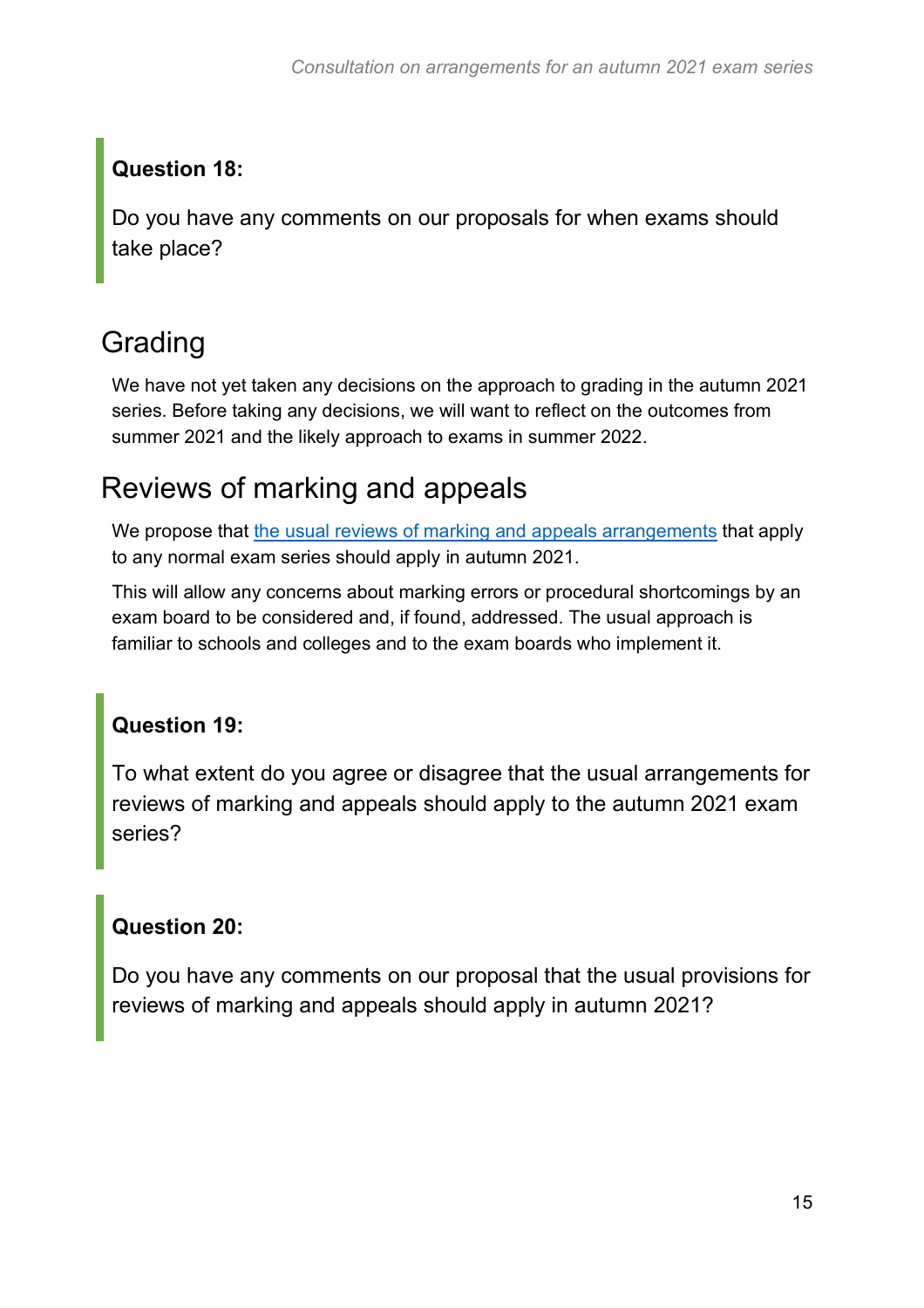# <span id="page-15-0"></span>**Certificates**

Some students who take exams in the autumn will already have been issued with a certificate for the same qualification, reflecting the grade they were awarded in summer 2021. Exam board certificates show the grades for all subjects in the same type of qualification (eg GCSE or A level) awarded by that board to a student at the same time. Students who are taking exams in the autumn with a view to improve on the grade they received from the summer and who do, indeed, improve on the grade, might prefer that their summer certificate is amended to show the higher grade.

We propose that, as was the case for 2020, exam boards who are asked by a student to re-issue a summer 2021 certificate to show an improved grade from the autumn 2021 exams must issue such a certificate.

It is possible that some students who were issued with a grade in summer 2020 were planning to take exams in summer 2021. As the summer 2021 exams have been cancelled they might instead take exams in autumn 2021. We do not believe that summer 2020 certificates should be re-issued to show any improved grade awarded in autumn 2021. The autumn 2020 exams were provided as part of the summer 2020 appeal arrangements. The autumn 2021 exams will, in large part, be provided as part of the appeal arrangements for summer 2021. We believe it would be confusing to combine results from both 2020 and 2021 onto one certificate.

As was the case in 2020, we propose that a student who receives a lower grade from the autumn 2021 exams than they received in summer 2021 should retain the summer 2021 grade.

#### **Question 21:**

To what extent do you agree or disagree that an exam board must, at the request of a student, reissue a certificate to show the better of the grades issued to a student in summer 2021 and autumn 2021?

#### **Question 22:**

To what extent do you agree or disagree that an exam board should not reissue a certificate to show the better of the grades issued in summer 2020 and autumn 2021?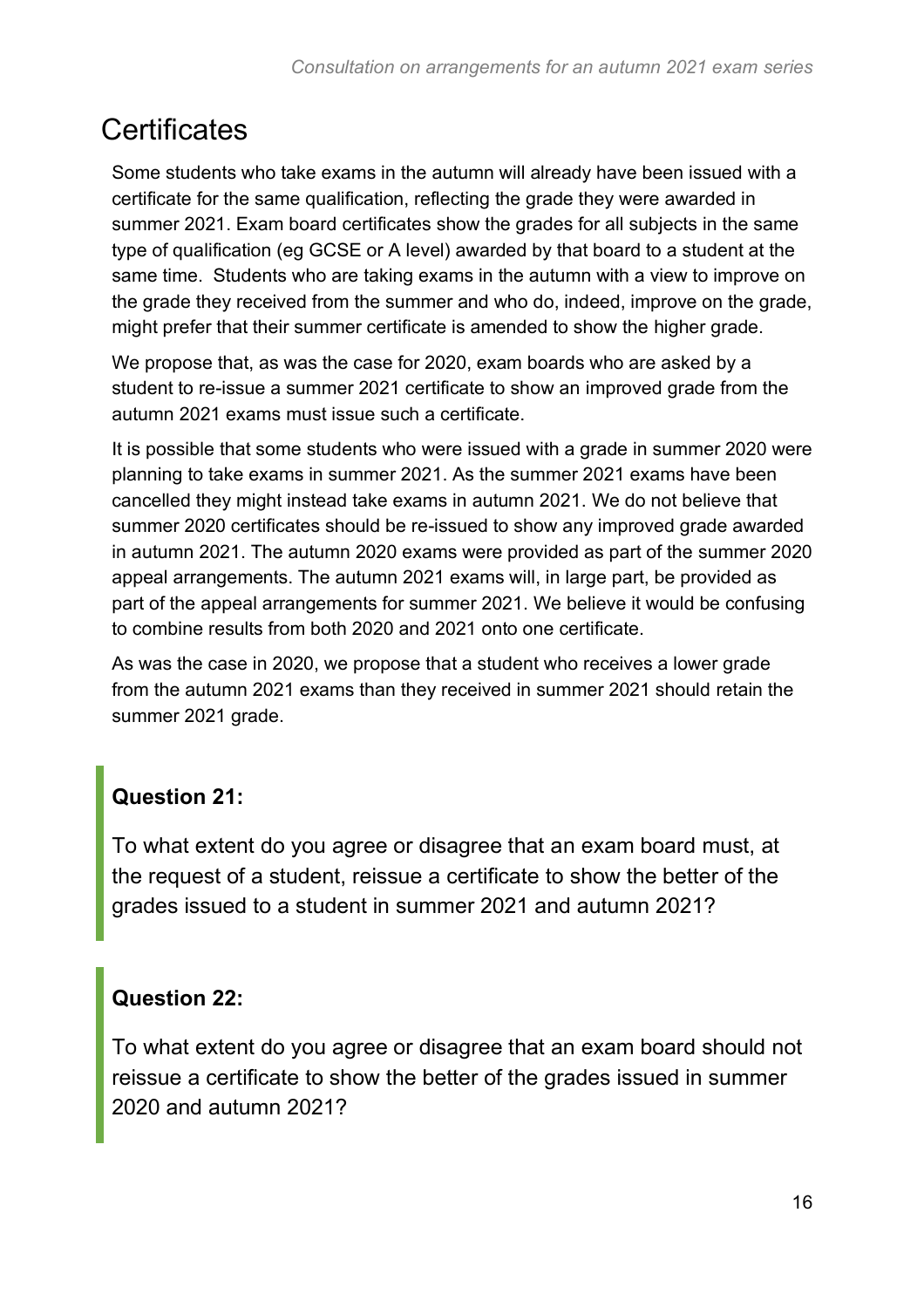## <span id="page-16-0"></span>Regulatory requirements

Our normal rules prohibit the exam boards from offering GCSEs, AS and A level exams in the autumn, with the exception of exams in GCSE English language and maths. We will need to change our rules to allow for an autumn exam series.

We could change them to:

- **allow** exam boards to offer the exams in the autumn (without requiring them to do so); or
- **require** the exam boards to offer the exams in the autumn (giving them no choice)

As we discuss in the regulatory impact section below, providing an autumn exam series will add to the exam boards' costs. The exam boards will need to prepare for the autumn exam series at the same time as they are delivering the summer 2021 arrangements, which might require them to employ additional people.

As the entry numbers are likely to be low, the exam boards will be unlikely to recover their costs unless they significantly increase their entry fees.

In 2020 the exam boards provided rebates to schools and colleges, as their costs were cut because exams were cancelled. The exam boards have indicated they will do the same in 2021 and schools and colleges have indicated they expect this will happen. The exam boards can reasonably be expected to take account of costs of providing autumn exams when calculating the size of any rebate. This is an argument for allowing the exam boards to decide whether, and in which subjects, to offer exams. They could decide, for example, only to offer exams in the autumn in subjects that normally have entries over a certain size.

If we do not require exam boards to offer exams in all subjects, and they choose not to, this would deprive some students who might wish to take exams in the autumn of the opportunity to do so. A student who wanted an opportunity to take exams in a subject in the autumn but could not do so because their exam board decided not to offer exams in that subject would likely feel unfairly treated. This is an argument in favour of us requiring the exam boards to offer exams in autumn 2021 in each of GCSE, AS and A level subjects for which they had planned to provide exams in summer 2021.

Given the low number of students who usually enter AS exams and the fact that AS grades are not usually required for progression purposes, we are seeking views on whether we should **require** exam boards to offer GCSE and A level exams but **permit** them to offer AS exams if they choose to do so.

The provisional entry data for [the autumn 2020 exam series](https://www.gov.uk/government/statistics/entries-for-as-and-a-level-autumn-2020-exam-series) shows that fewer than 5 students took exams in some AS subjects. Across the exam boards only 6 subjects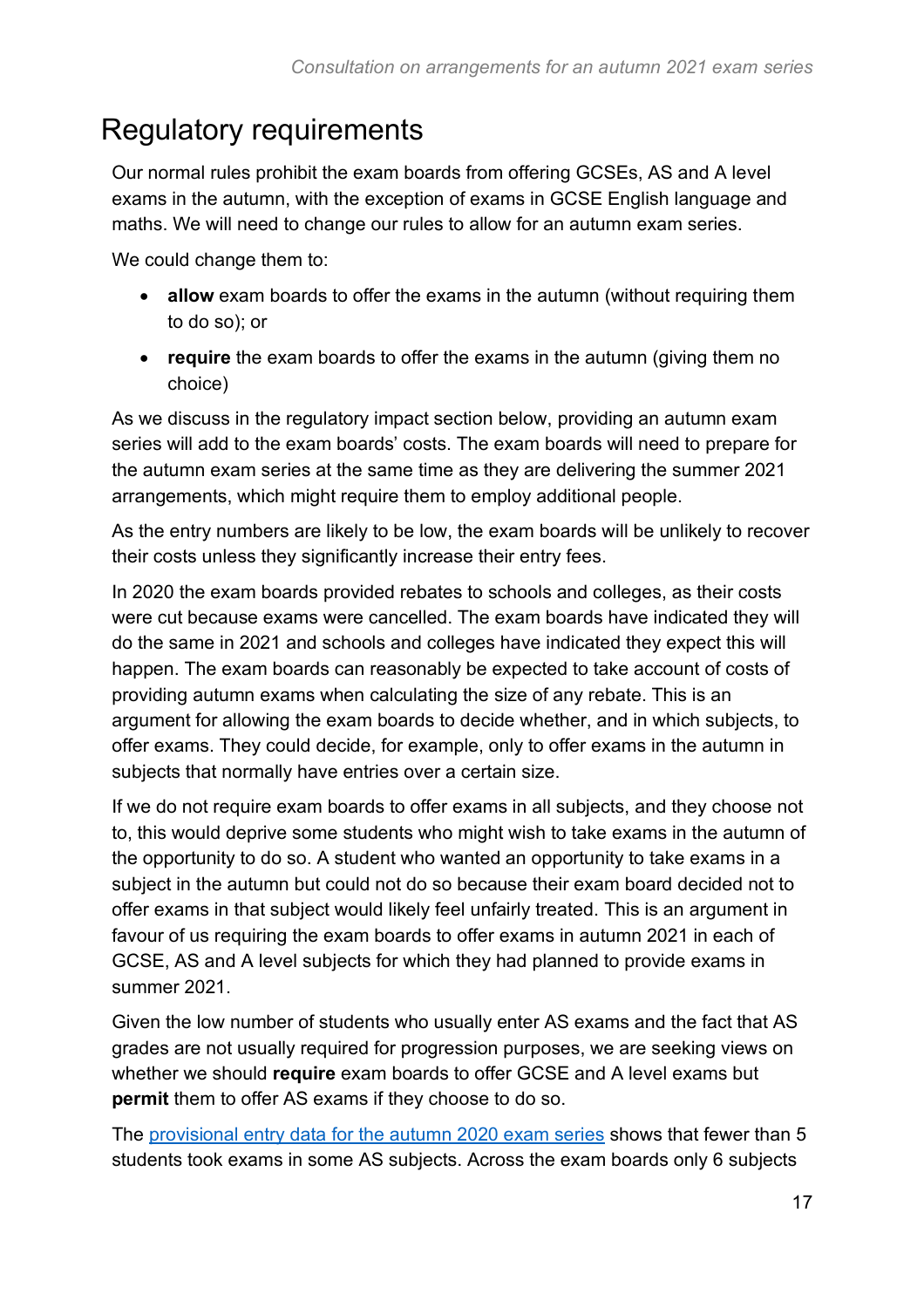had AS entries that together (i.e., the total across all 4 exam boards) were over 100: biology (275), chemistry (340), maths (410), physics (200), psychology (130) and further maths (115).

Alternatively, we could limit the autumn 2021 exams to GCSE and A levels only – in other words we could **not allow** the exam boards to offer any AS exams. This would reduce the burden on both centres and the exam boards. The exam boards would not have to prepare AS exam papers for the autumn or make provision for the exams in the autumn series. Centres would not have to accommodate AS exams in their own arrangements, allowing them to focus on provision of GCSEs and A levels.

We are particularly interested in views on whether the benefits of AS exams being available in the autumn series outweigh the additional ask of the system from offering students this opportunity.

We propose that if we decide to **require** the exam boards to offer autumn exams in any of the subjects this requirement should be lifted in respect of a subject if, by the entry deadline, the exam board had received no entries at all for that subject.

#### **Question 23:**

Should we require or permit the exam boards to offer GCSE exams in autumn 2021?

#### **Question 24:**

Should we require or permit the exam boards to offer AS exams in autumn 2021 or should we prohibit them from offering AS exams?

#### **Question 25:**

Should we require or permit the exam boards to offer A level exams in autumn 2021?

#### **Question 26:**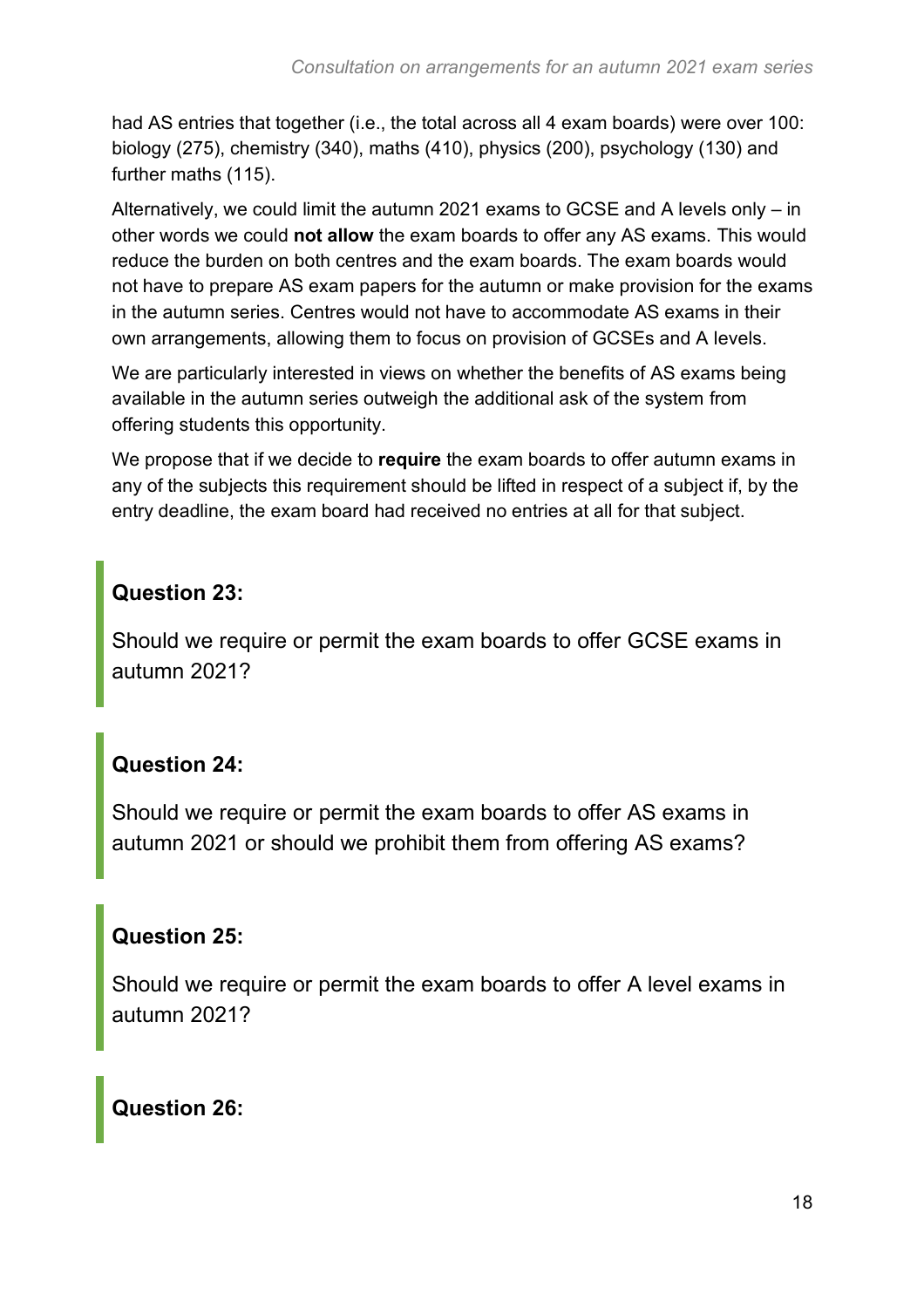To what extent do you agree or disagree that, if we require exams boards to offer exams, we should lift this requirement for any subject for which there have been no entries by the entry deadline?

#### **Question 27:**

Do you have comments on whether we should require or permit the exam boards to provide GCSE and A level exams in autumn 2021?

#### **Question 28:**

Do you have comments on whether we should require or permit exam boards to provide AS exams in autumn 2021 or whether we should prohibit them from doing so?

# <span id="page-18-0"></span>AEA and Project qualifications

Our rules for AEA qualifications do not prescribe when exams must or can be offered. As fewer than 400 students entered for the qualification in summer 2020 we believe it would be disproportionate to **require** the exam board to offer exams for this qualification in autumn 2021.

Project qualifications are not assessed by exam. The exam boards usually allow the assessments to be submitted at different times in the year, including in the autumn. We do not have rules on when they must or cannot accept submissions. We do not believe it is necessary for us to set any new rules in respect of submissions in autumn 2021.

#### **Question 29:**

To what extent do you agree or disagree that we should not require the exam board to offer AEA exams in autumn 2021?

**Question 30:**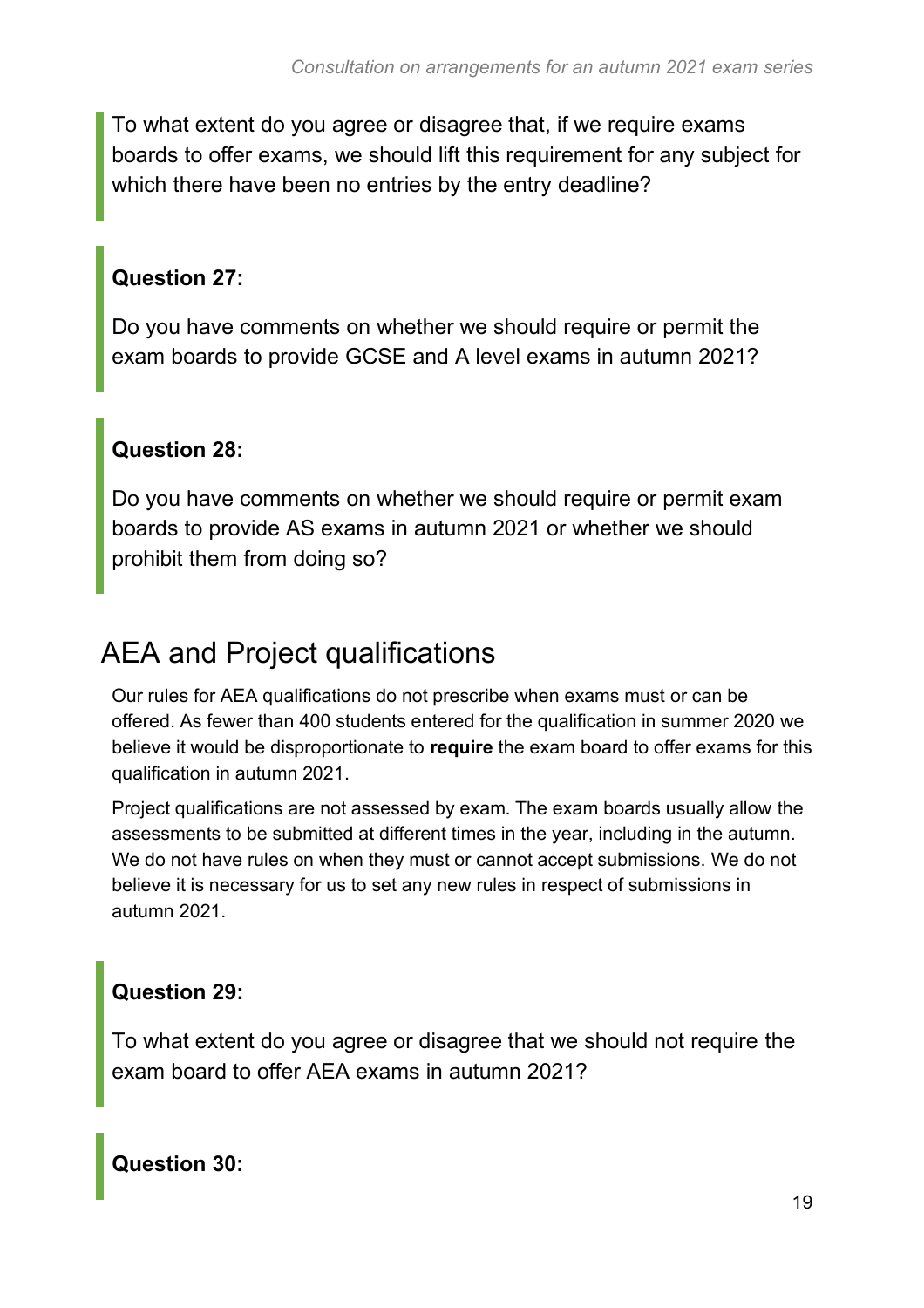To what extent do you agree or disagree that we should not introduce any rules about the submission of project qualifications in autumn 2021?

#### **Question 31:**

Do you have comments on our proposed approach to AEA and Project qualifications in autumn 2021?

## <span id="page-19-0"></span>Next steps

We will consider responses to this consultation before we decide on the arrangements for the autumn 2021 exam series. We will then consult with the exam boards on the regulatory requirements we will need to put in place to give effect to our decisions.

# <span id="page-19-1"></span>Equality impact assessment

As Ofqual is a public body, we must comply with the public sector equality duty in section 149(1) of the Equality Act 2010. We set out more information about our duties in Annex B. In developing these proposals, we have considered the likely impact on persons who share particular protected characteristics.

We are required to have due regard to the need to:

(a) eliminate discrimination, harassment, victimisation and any other conduct that is prohibited by or under the Equality Act 2010

(b) advance equality of opportunity between persons who share a relevant protected characteristic and persons who do not share it

(c) foster good relations between persons who share a relevant protected characteristic and persons who do not share it

We have considered whether any students would be positively or negatively impacted because of their protected characteristics by any of the possible arrangements for the provision of exams in autumn 2021.

Our greatest concern is the extent to which different students will be supported and able to prepare for exams in the autumn. Many students who would have taken exams in summer 2021 will have left their school or college by the autumn and will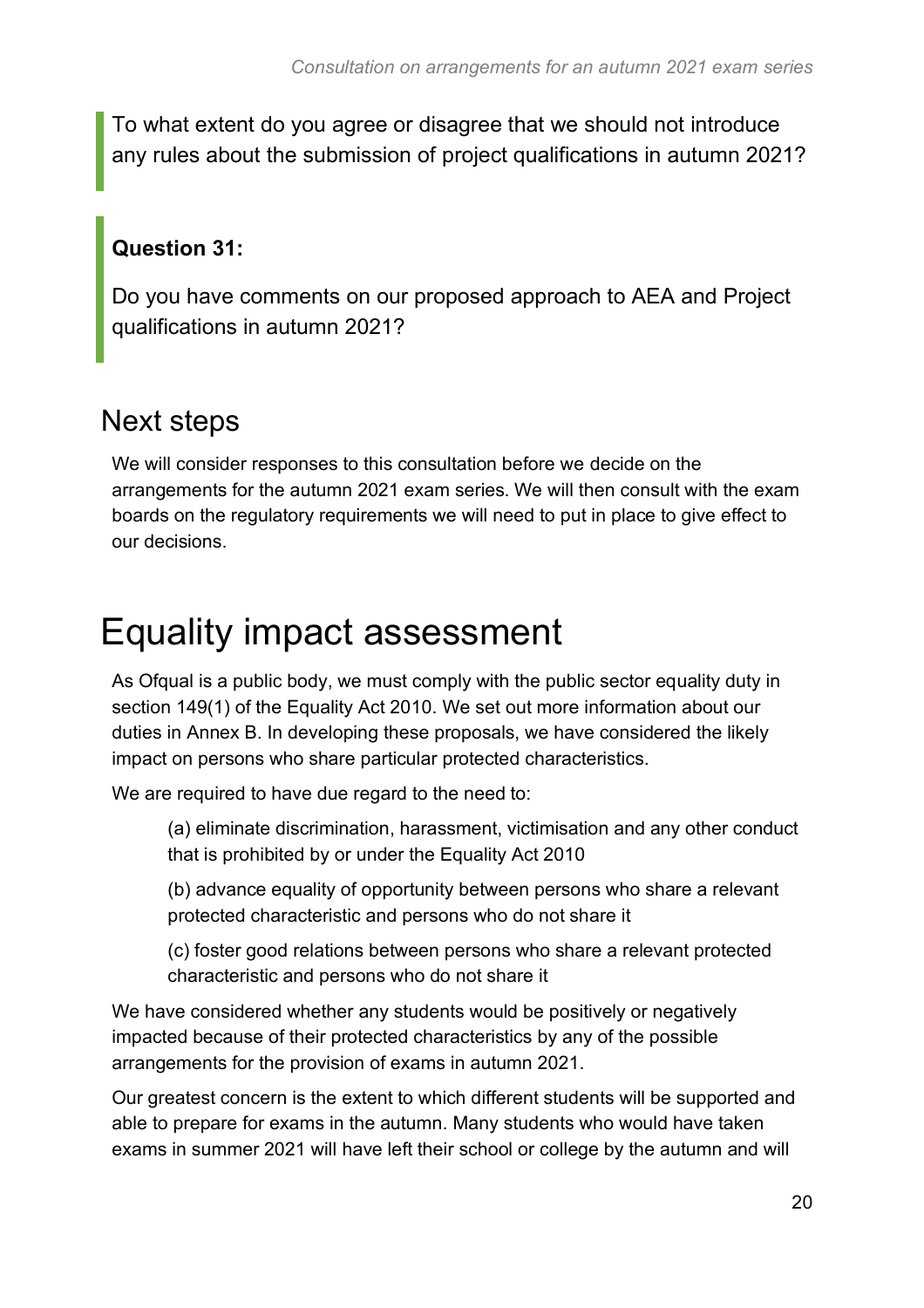need to prepare independently for any autumn exams. We believe students who no longer have the support of their teachers could be particularly disadvantaged if the autumn exams were in an unfamiliar format or if the conditions under which they were taken were unfamiliar.

Roma, Gypsy and Traveller students are among the students who might find it most difficult to find support to help them prepare for autumn exams. Some SEND students might also be unlikely to have access to their usual support as they prepare to take the exams.

Students who have access to private tutors might be best able to prepare for the exams, particularly if advance information about the content of the exams is provided.

Some students will have experienced greater disruption to their education than others during the current and previous academic years. Students in lower socioeconomic groups, disabled students who have not had access to their usual support and students from BAME communities most severely affected by the pandemic are among those whose education is likely to have been particularly negatively affected by the impact of the pandemic and, potentially, less well prepared for the autumn exams.

When we consulted at the end of 2020 on the provision of advance information and support materials for students taken the exam planned for summer 2021, a number of respondents highlighted the need for disabled students, in particular, to have time and support to become familiar with any adaptations to be made to those exams. We do not believe this would be possible ahead of the autumn exam series. Disabled students might, as a result, be negatively impacted if the autumn 2021 exams were adapted.

The usual range of reasonable adjustments should be available for disabled students taking exams in the autumn. We will consider with the exam boards the need to adjust the usual arrangements for applying for reasonable adjustments ahead of the autumn exams. For autumn 2020 the exam boards carried over any reasonable adjustments already agreed for summer 2020.

#### **Question 32:**

Are there any other aspects of the possible arrangements for the autumn exams that could have a possible negative impact on students because of their protected characteristics that we have not identified?

If yes, what are they?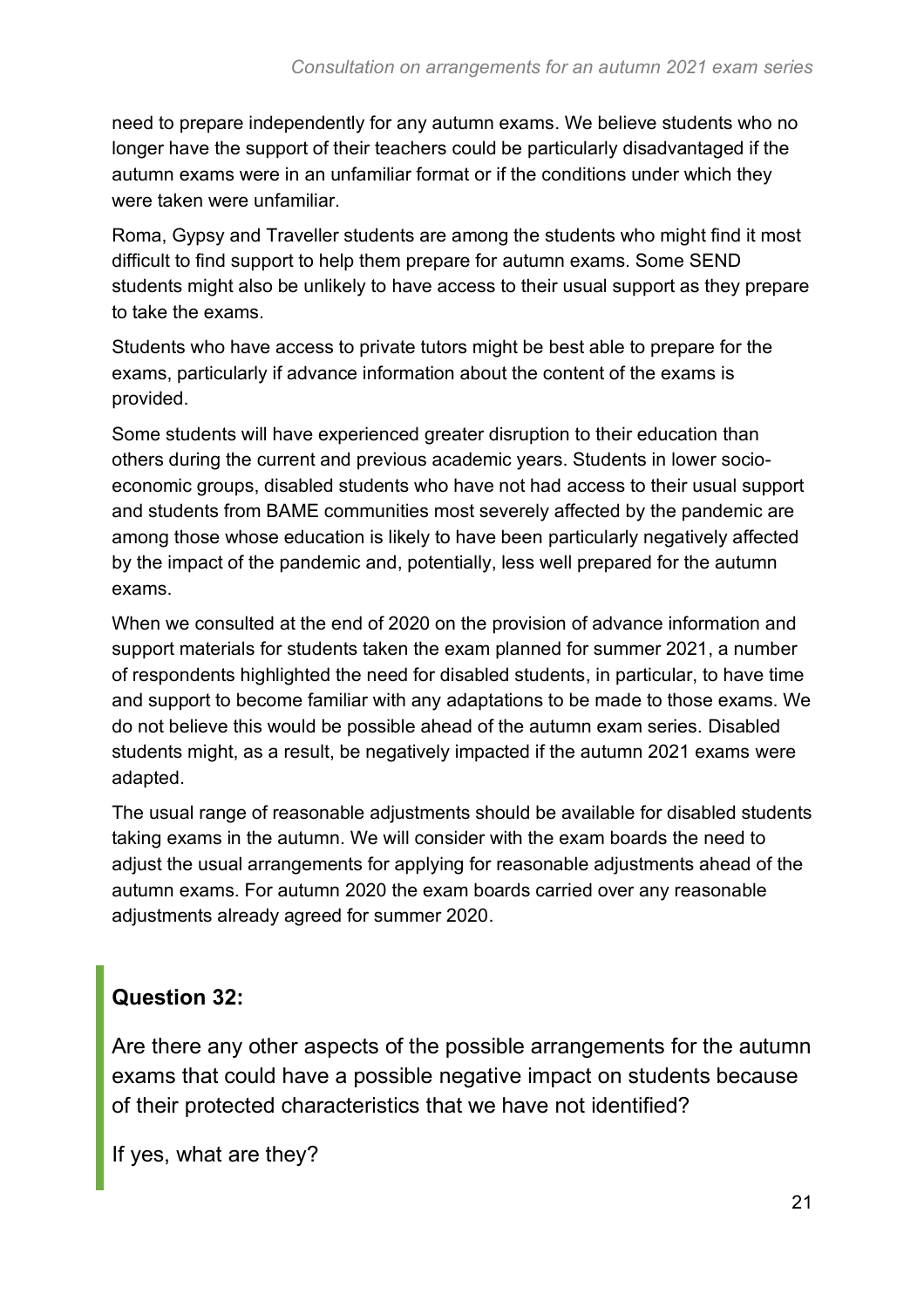#### **Question 33:**

How could any negative impacts be removed or mitigated?

# <span id="page-21-0"></span>Regulatory impact assessment

Schools and colleges that decide to enter students for exams in the autumn will incur costs, notably for entry fees. Depending on the size of their entries they might also incur costs in respect of invigilation and exam accommodation. Schools and colleges will need to take such costs into account when deciding whether to enter students for exams in the autumn.

Our proposal that, with the exception of art and design subjects, students entering for the qualifications in the autumn should be assessed on their performance in exams only will make the series more manageable for schools and colleges than would be the case if they had to arrange for students to undertake non-exam assessments and teachers to mark them.

The exam boards will incur extra costs, which they are unlikely to recover through their entry fees unless they significantly increase their fees or unless the entry for the series is much higher than expected and higher than in autumn 2020. While some of their costs reflect the size of the entry, for example the costs of printing exam papers and of scanning exam scripts, exam boards will incur the full costs associated with a normal exam series with respect to developing exam papers and mark schemes.

They will be able to limit the number of markers they recruit and standardise to reflect the size of entry, although they will need to recruit and standardise sufficient markers to cover the range of questions asked and to ensure that a marker who was not involved with the original marking of a script is available to undertake a review of marking, if required.

We are seeking views on the inclusion of AS levels in the autumn series and whether the exam boards should be required or permitted to offer them – or if they should be prohibited from doing so. Given the likely very low number of students who would enter AS exams, if they were available, and the fact that AS qualifications are not usually necessary for progression, we question whether the benefits of doing so would outweigh the additional costs.

Our proposal that an exam board should not be required to offer exams in a subject if there have been no entries for that subject by the entry date would allow the exam board to hold back the paper for use in a future exam series.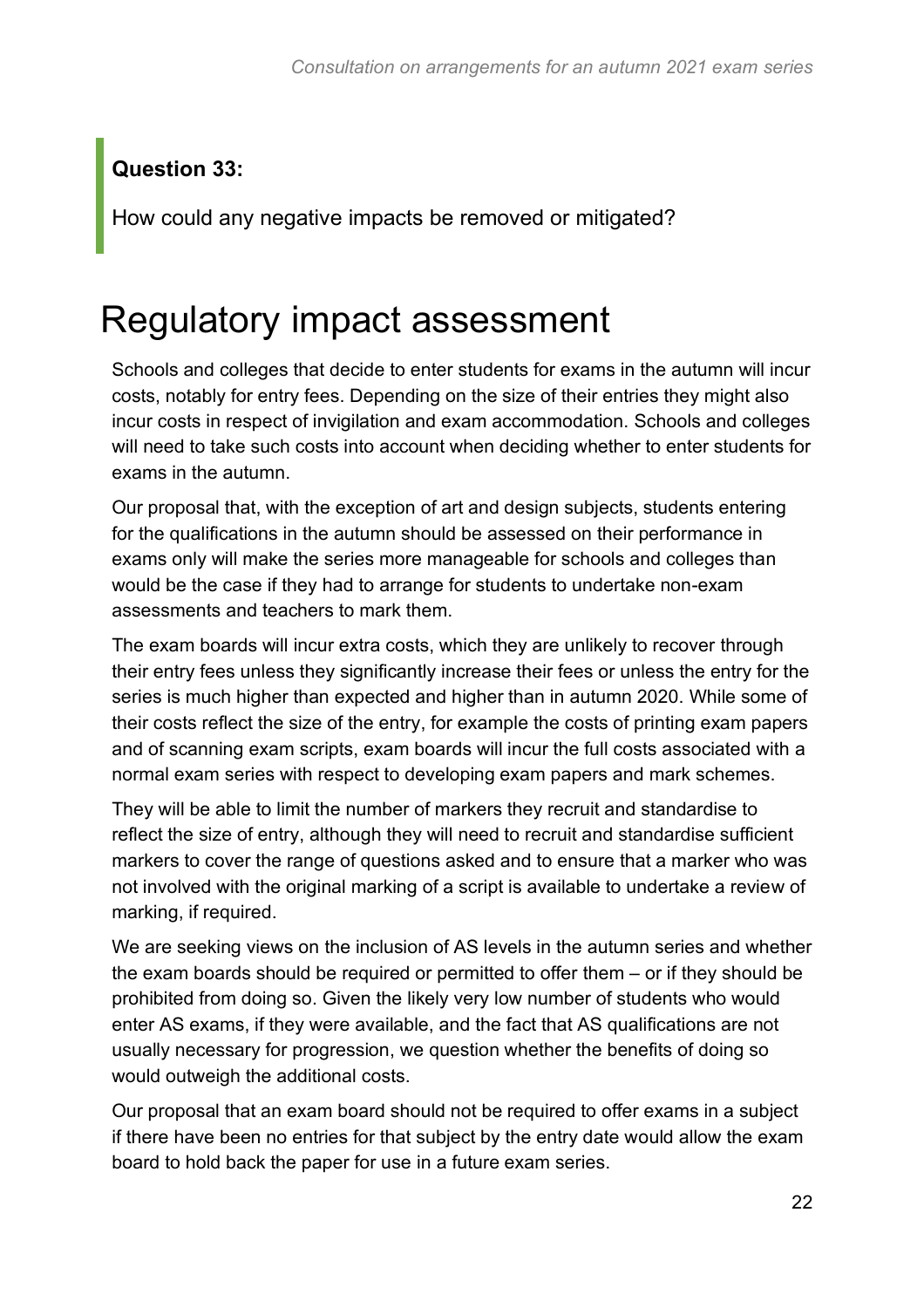It is possible that the exam boards will consider providing a rebate to schools and colleges in respect of their entry fees for the summer 2021 exam series, to reflect any saving in their costs because of the cancellation of exams. It would be reasonable for the exam boards to take account of their costs of running an autumn exam series when calculating the size of any rebate. It is, therefore, possible that the greater the exam boards' autumn 2021 costs the lower the rebate to schools and colleges.

The exam boards will be preparing for the autumn exams at the same time as they are implementing the summer 2021 arrangements. This will introduce some delivery risks – for both summer and autumn 2021. It is likely that actions taken to mitigate those risks will increase exam boards' costs.

#### **Question 34:**

We have set out our understanding of the impact of our proposals on schools, colleges and exam boards. Are there any other potential impacts that we have not identified?

#### **Question 35:**

Are there any additional steps we could take to reduce the costs or burdens of our proposals?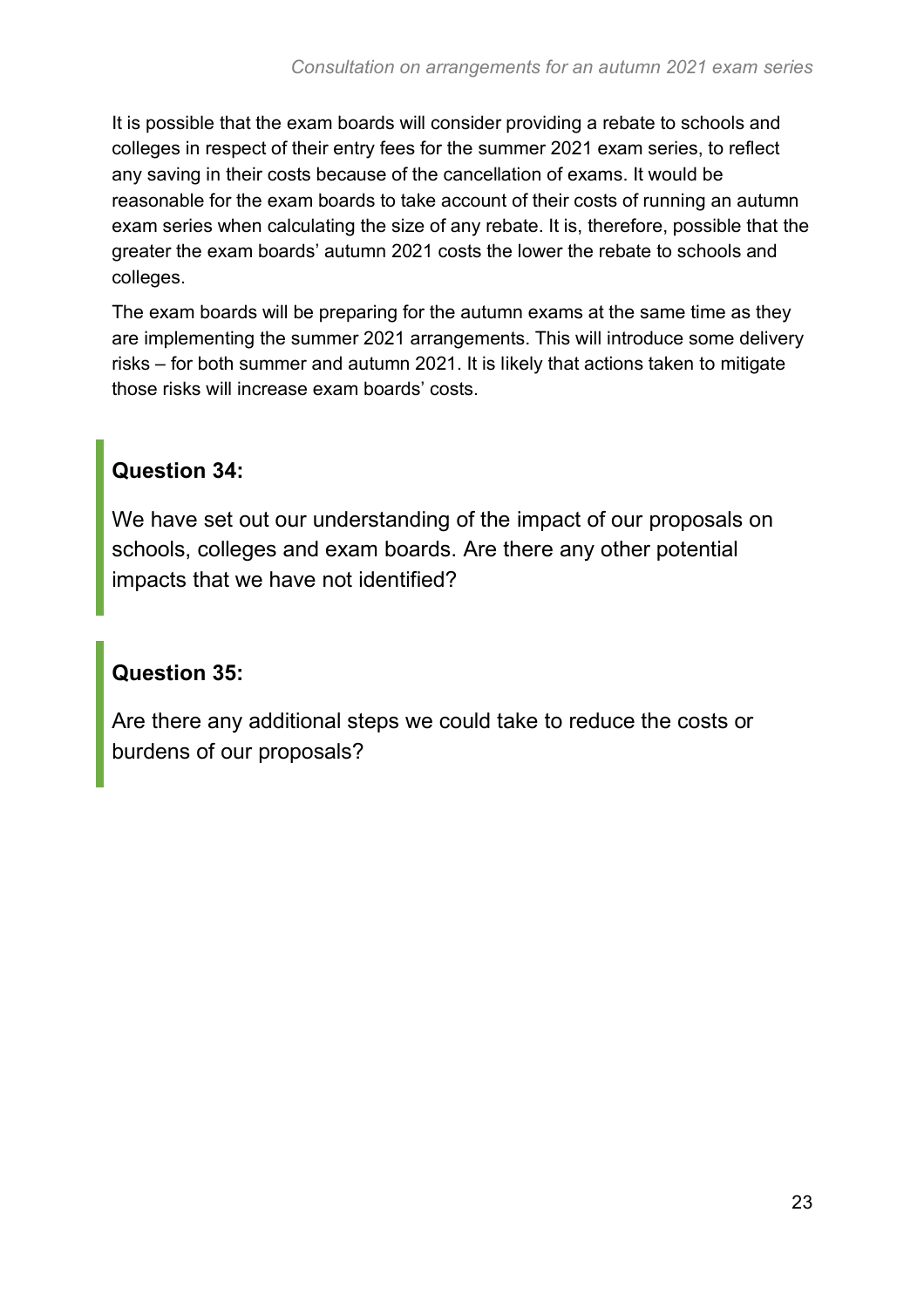# <span id="page-23-0"></span>Annex A: Consultation responses and your data

# Why we collect your personal data

As part of our consultation process, you are not required to provide your name or any personal information that will identify you. However, we are aware that some respondents would like to provide contact information. If you or your organisation are happy to provide personal data, with regard to this consultation, please complete the details below. We would like to hear as many views as possible and ensure that we are reaching as many people as possible. In order for us to monitor this, understand views of different groups and take steps to reach specific groups, we may ask for sensitive data such as ethnicity and disability to understand the reach of this consultation and views of specific groups. You do not have to provide this information and it is entirely optional.

#### **If there is any part of your response that you wish to remain confidential, please indicate at the appropriate point in the survey.**

Where you have requested that your response or any part remains confidential, we will not include your details in any published list of respondents, however, we may quote from the response anonymously in order to illustrate the kind of feedback we have received.

# Your data

Your personal data:

- will not be sent outside of the UK unless there are appropriate safeguards in place to protect your personal data
- will not be used for any automated decision making
- will be kept secure

We implement appropriate technical and organisational measures in order to protect your personal data against accidental or unlawful destruction, accidental loss or alteration, unauthorised disclosure or access and any other unlawful forms of processing.

## Your rights: access, rectification and erasure

As a data subject, you have the legal right to:

• access personal data relating to you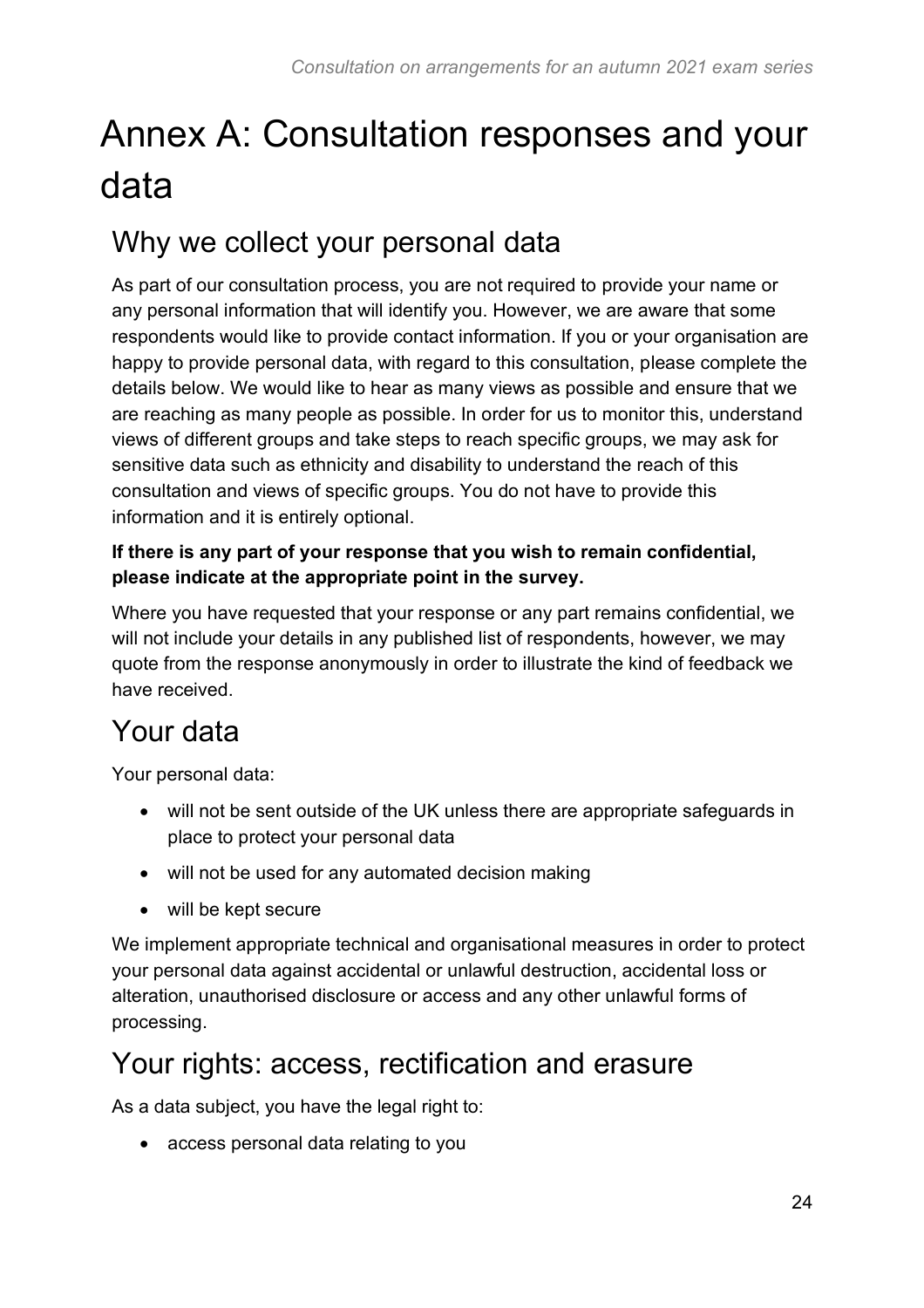- object to the processing of your personal data
- have all or some of your data deleted or corrected
- prevent your personal data being processed in some circumstances
- ask us to stop using your data, but keep it on record

If you would like to exercise your rights, please contact us using the details below. You can also find out [more about Ofqual's privacy information.](https://www.gov.uk/government/organisations/ofqual/about/personal-information-charter)

# Freedom of Information Act and your response

Please note that information in response to this consultation may be subject to release to the public or other parties in accordance with access to information law, primarily the Freedom of Information Act 2000 (FOIA). We have obligations to disclose information to particular recipients including members of the public in certain circumstances. Your explanation of your reasons for requesting confidentiality for all or part of your response would help us balance requests for disclosure against any obligation of confidentiality. If we receive a request for the information that you have provided in your response to this consultation, we will take full account of your reasons for requesting confidentiality of your response and assess this in accordance with applicable data protection rules.

Members of the public are entitled to ask for information we hold under the Freedom of Information Act 2000. On such occasions, we will usually anonymise responses, or ask for consent from those who have responded, but please be aware that we cannot guarantee confidentiality.

If you choose 'no' in response to the question asking if you would like anything in your response to be kept confidential, we will be able to release the content of your response to the public, but we won't make your personal name and private contact details publicly available.

## How we will use your response

We will use your response to help us shape our policies and regulatory activity. If you provide your personal details, we may contact you in relation to your response. We will analyse all responses and produce reports of consultation responses. In the course of analysis, we will where possible avoid using your name and contact details. We will only process the body of your response, but we are aware that in some cases, this may contain information that could identify you.

## Sharing your response

We may share your response, in full, with The Department for Education (DfE) and The Institute for Apprenticeships & Technical Education (IFATE) where the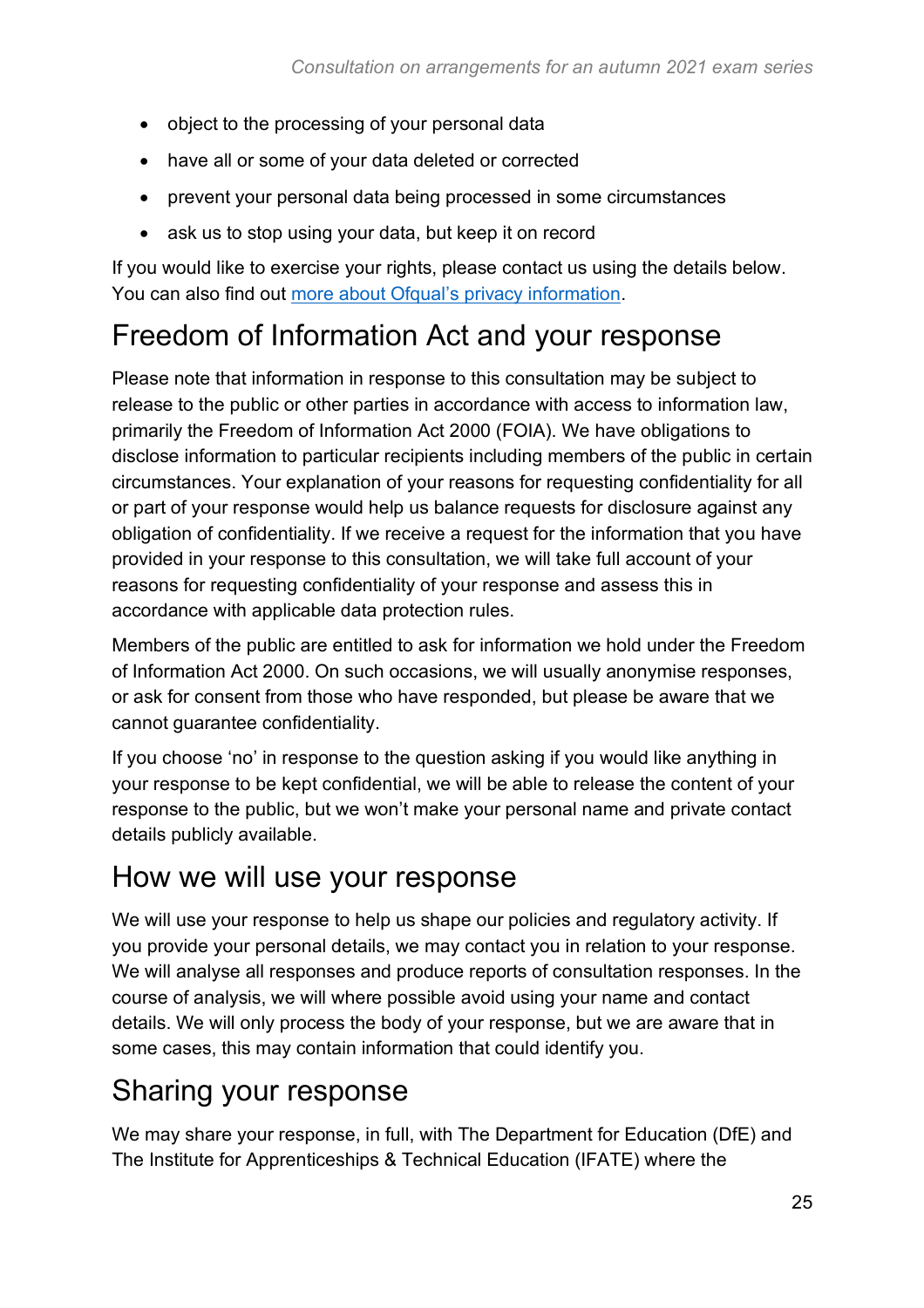consultation is part of work involving those organisations. We may need to share responses with them to ensure that our approach aligns with the wider process. Where possible, if we share a response, we will not include any personal data (if you have provided any). Where we have received a response to the consultation from an organisation, we will provide the DfE and IFATE with the name of the organisation that has provided the response, although we will consider requests for confidentiality.

Where we share data, we ensure that adequate safeguards are in place to ensure that your rights and freedoms are not affected.

We use Citizen Space, which is part of Delib Limited, to collect consultation responses and they act as our data processor. You can view [Citizen Space's privacy](https://app.citizenspace.com/privacy_policy/)  [notice.](https://app.citizenspace.com/privacy_policy/)

Your response will also be shared internally within Ofqual in order to analyse the responses and shape our policies and regulatory activity. We use third party software to produce analysis reports, which may require hosting of data outside the UK, specifically the US. Please note that limited personal information is shared. All personal contact information is removed during this process. Where we transfer any personal data outside the UK, we make sure that appropriate safeguards are in place to ensure that the personal data is protected and kept secure.

Following the end of the consultation, we will publish an analysis of responses on [our](https://www.gov.uk/ofqual)  [website.](https://www.gov.uk/ofqual) We will not include personal details in the responses that we publish.

We may also publish an annex to the analysis listing all organisations that responded but will not include personal names or other contact details.

## How long will we keep your personal data?

Unless otherwise stated, Ofqual will keep your personal data (if provided) for a period of 2 years after the consultation closing date.

## Our legal basis for processing your personal data

Where you provide personal data for this consultation, we are relying upon the public task basis as set out in Article 6(1)(e) of UK GDPR to process personal data which allows processing of personal data when this is necessary for the performance of our public tasks. We will consult where there is a statutory duty to consult or where there is a legitimate expectation that a process of consultation will take place. Where you provide special category data, we process sensitive personal data such as ethnicity and disability, we rely on Article 9(2)(g) of UK GDPR as processing is necessary for reasons of substantial public interest.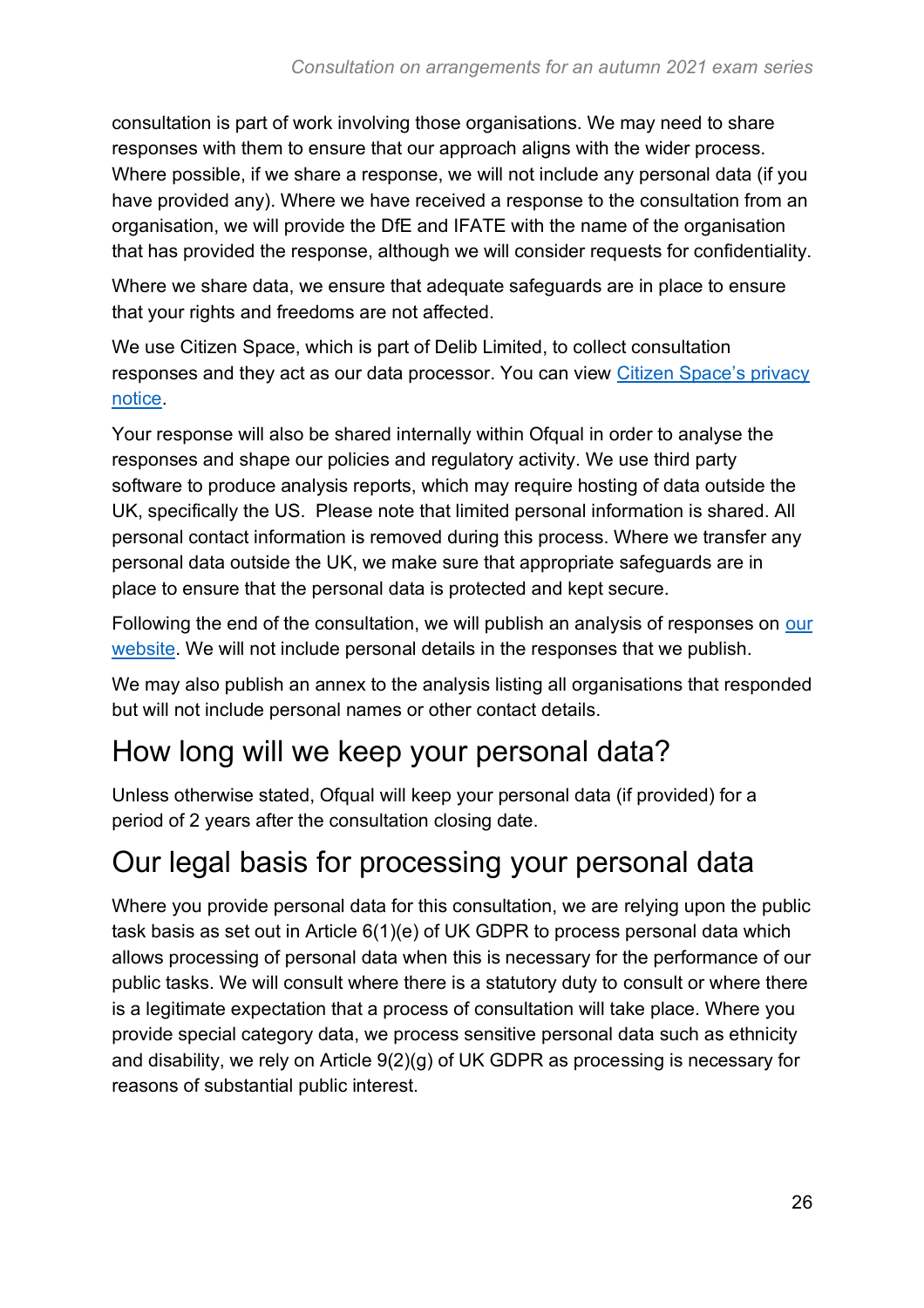# The identity of the data controller and contact details of our Data Protection Officer

This privacy notice is provided by The Office of Qualifications and Examinations Regulation (Ofqual). The relevant data protection regime that applies to our processing is the UK GDPR<sup>1</sup> and Data Protection Act 2018 ('Data Protection Laws'). We ask that you read this privacy notice carefully as it contains important information about our processing of consultation responses and your rights.

## How to contact us

If you have any questions about this privacy notice, how we handle your personal data, or want to exercise any of your rights, please contact our data protection officer at [dp.requests@ofqual.gov.uk](mailto:dp.requests@ofqual.gov.uk)

We will respond to any rights that you exercise within a month of receiving your request, unless the request is particularly complex, in which case we will respond within 3 months.

Please note that exceptions apply to some of these rights which we will apply in accordance with the law.

You also have the right to lodge a complaint with [the Information Commissioner](https://ico.org.uk/) (ICO) if you think we are not handling your data fairly or in accordance with the law. You can contact the ICO at:

ICO, Wycliffe House, Water Lane, Wilmslow, Cheshire, SK9 5AF

Tel: 0303 123 1113

<sup>1</sup> Please note that as of 1st January 2021, data protection laws in the UK have changed. The General Data Protection Regulation (EU) 2016/679(GDPR) no longer applies to the UK. However, the UK has incorporated GDPR into domestic law subject to minor technical changes. The Data Protection, Privacy and Electronic Communications (Amendment etc.) EU exit Regulations (DPPEC) came into force in the UK on 1st January 2021. This consolidates and amends the GDPR and UK Data Protection Act 2018 to create the new UK GDPR.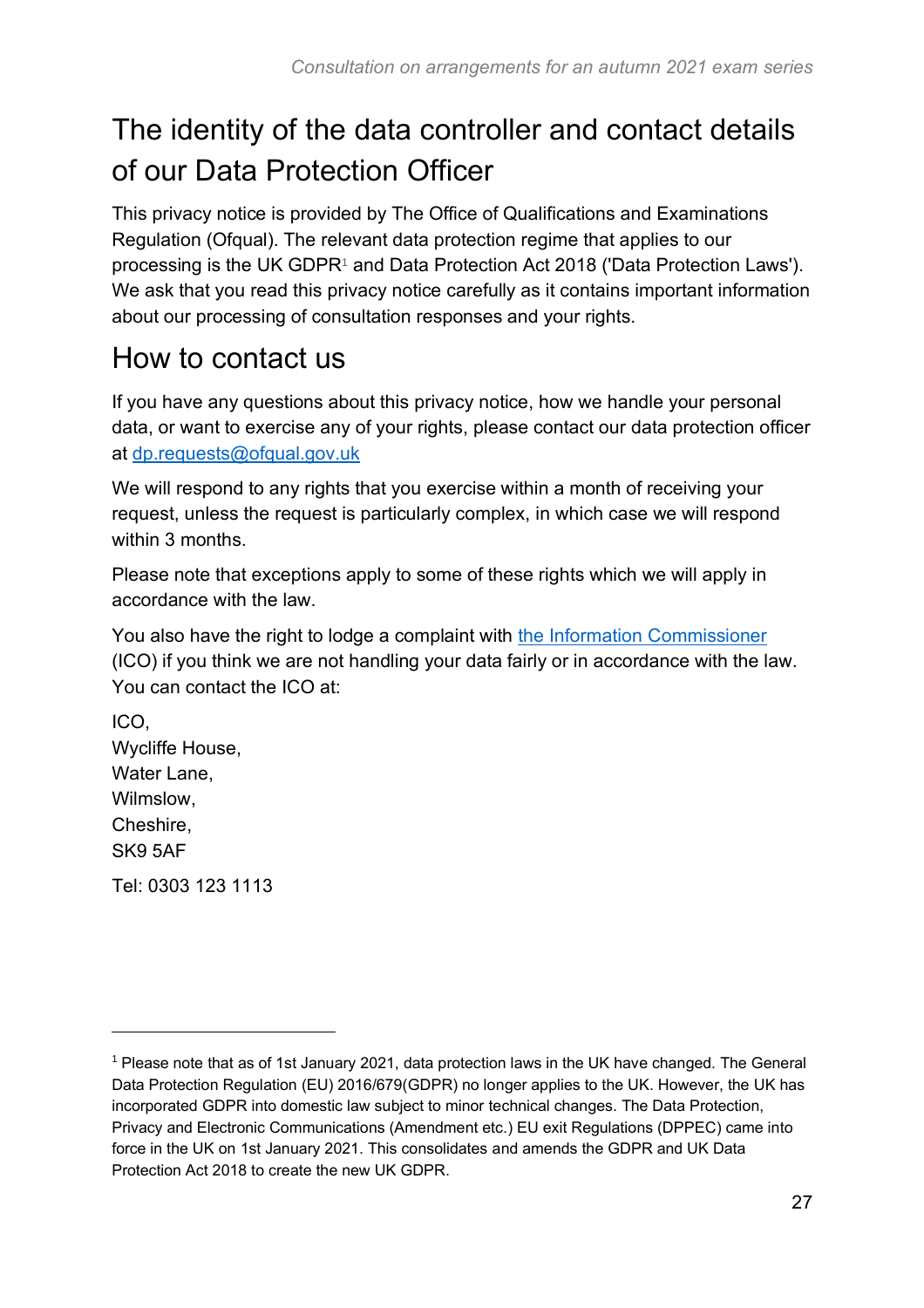# <span id="page-27-0"></span>Annex B – Ofqual's role, objectives and duties

# <span id="page-27-1"></span>The Apprenticeship, Skills, Children and Learning Act 2009

Ofqual has five statutory objectives, set out in the Apprenticeship, Skills, Children and Learning Act 2009;

- **1) The qualification standards objective**, which is to secure that the qualifications we regulate:
	- a) give a reliable indication of knowledge, skills and understanding; and b) indicate:
		- i) a consistent level of attainment (including over time) between comparable regulated qualifications; and
		- ii) a consistent level of attainment (but not over time) between qualifications we regulate and comparable qualifications (including those awarded outside of the UK) that we do not regulate
- **2) The assessment standards objective,** which is to promote the development and implementation of regulated assessment arrangements which:
	- a) give a reliable indication of achievement, and
	- b) indicate a consistent level of attainment (including over time) between comparable assessments
- **3) The public confidence objective,** which is to promote public confidence in regulated qualifications and regulated assessment arrangements
- **4) The awareness objective,** which is to promote awareness and understanding of:
	- a) the range of regulated qualifications available,
	- b) the benefits of regulated qualifications to Students, employers and institutions within the higher education sector, and
	- c) the benefits of recognition to bodies awarding or authenticating qualifications
- **5) The efficiency objective,** which is to secure that regulated qualifications are provided efficiently, and that any relevant sums payable to a body awarding or authenticating a qualification represent value for money.

We must therefore regulate so that qualifications properly differentiate between Students who have demonstrated that they have the knowledge, skills and understanding required to attain the qualification and those who have not.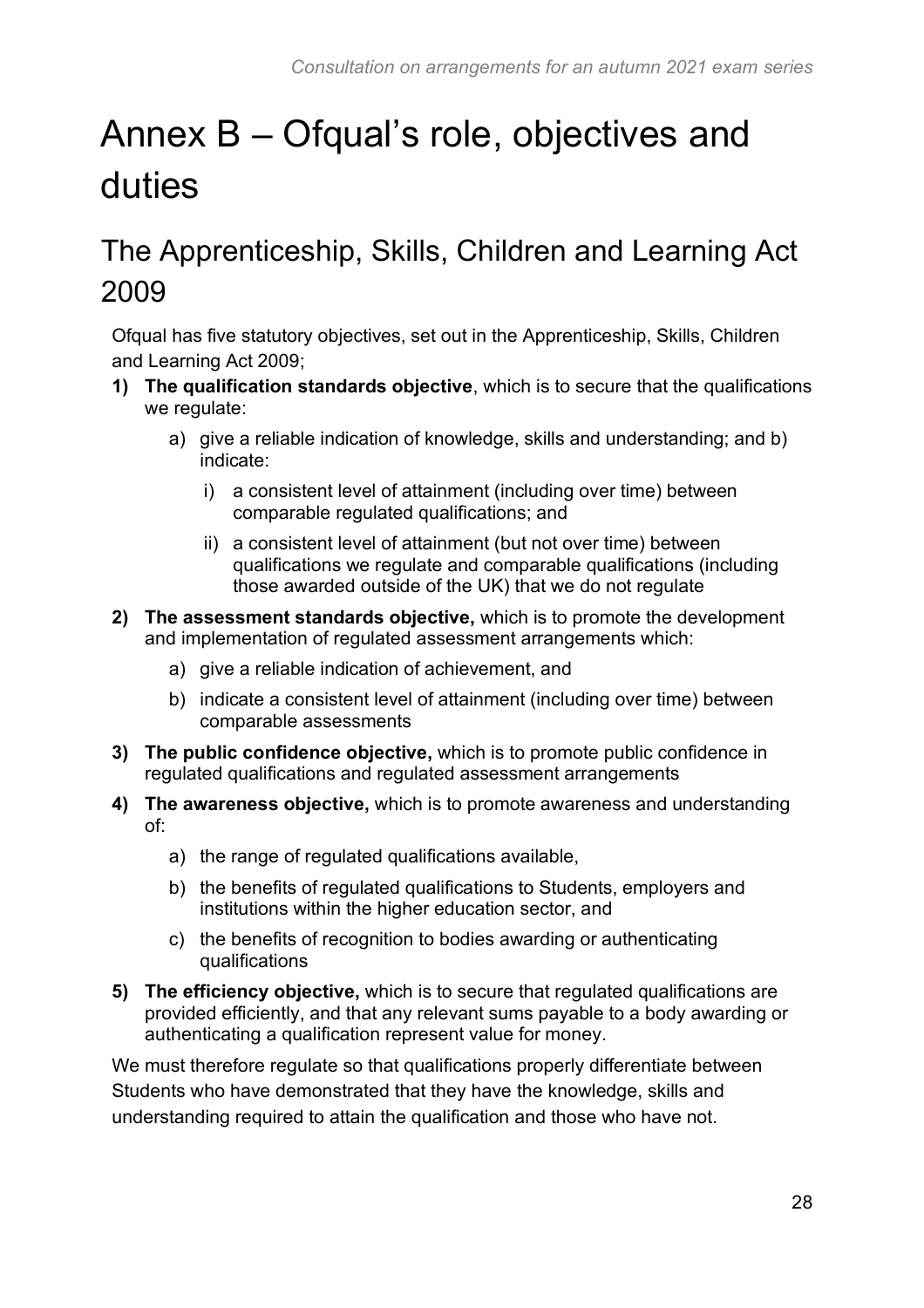We also have a duty under the Apprenticeship, Skills, Children and Learning Act 2009 to have regard to the reasonable requirements of relevant Students, including those with special educational needs and disabilities, of employers and of the higher education sector, and to aspects of government policy when so directed by the Secretary of State.

# <span id="page-28-0"></span>The Equality Act 2010

As a public body, we are subject to the public sector equality duty. This duty requires us to have due regard to the need to:

- a) eliminate discrimination, harassment, victimisation and any other conduct that is prohibited under the Equality Act 2010
- b) advance equality of opportunity between persons who share a relevant protected characteristic and persons who do not share it
- c) foster good relations between persons who share a relevant protected characteristic and persons who do not share it

The awarding organisations that design, deliver and award qualifications are required by the Equality Act, among other things, to make reasonable adjustments for disabled people taking their qualifications, except where we have specified that such adjustments should not be made.

When we decide whether such adjustments should not be made, we must have regard to:

- a) the need to minimise the extent to which disabled persons are disadvantaged in attaining the qualification because of their disabilities
- b) the need to secure that the qualification gives a reliable indication of the knowledge, skills and understanding of a person upon whom it is conferred
- c) the need to maintain public confidence in the qualification

We are subject to a number of duties and we must aim to achieve a number of objectives. These different duties and objectives can, sometimes conflict with each other. For example, if we regulate to secure that a qualification gives a reliable indication of a Student's knowledge, skills and understanding, a Student who has not been able to demonstrate the required knowledge, skills and/or understanding will not be awarded the qualification.

A person may find it more difficult, or impossible, to demonstrate the required knowledge, skills and/or understanding because they have a protected characteristic. This could put them at a disadvantage relative to others who have been awarded the qualification.

It is not always possible for us to regulate so that qualifications give a reliable indication of knowledge, skills and understanding and advance equality between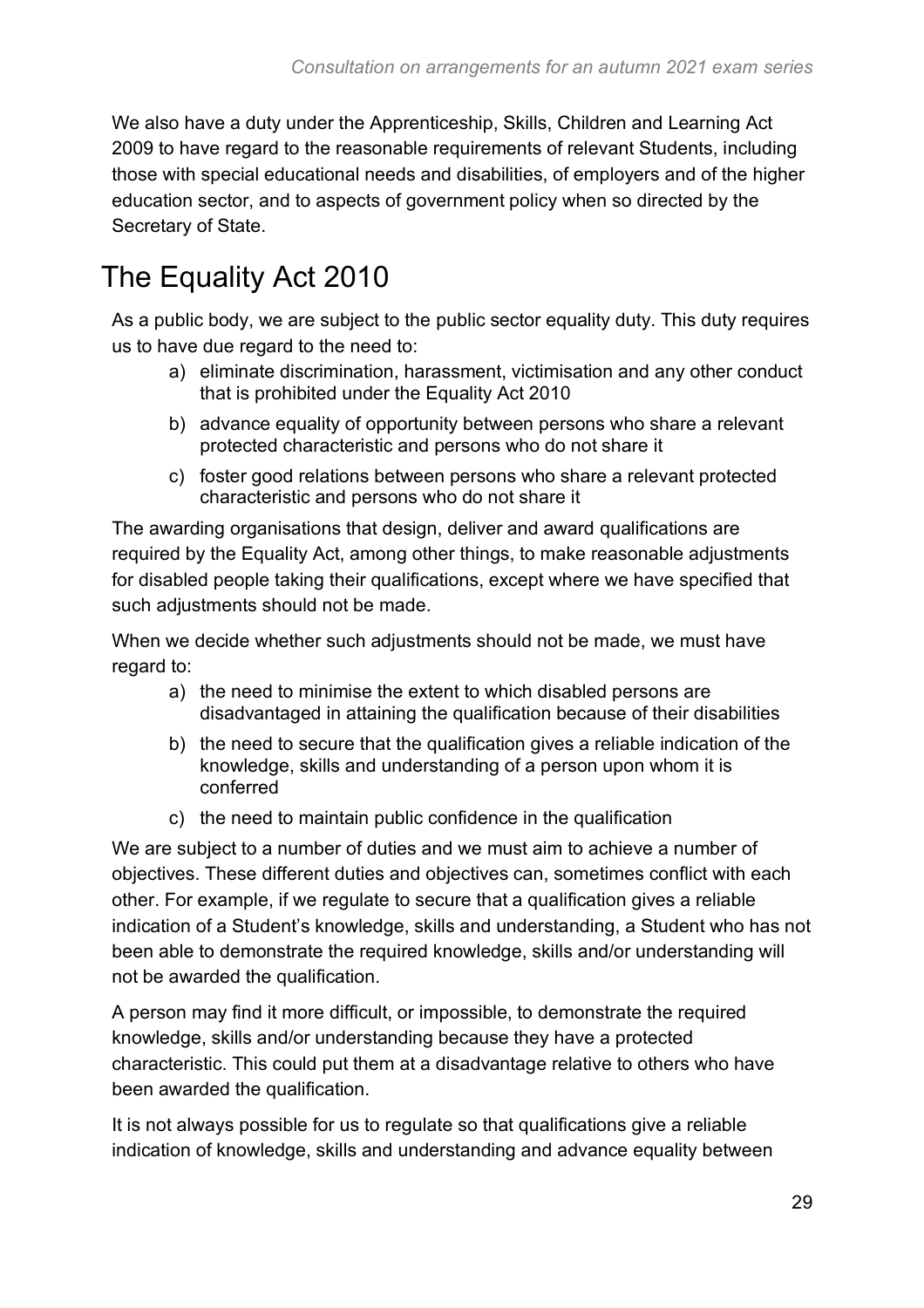people who share a protected characteristic and those who do not. We must review all the available evidence and actively consider all the available options before coming to a final, justifiable decision.

Qualifications cannot mitigate inequalities or unfairness in the education system or in society more widely that might affect, for example, Students' preparedness to take the qualification and the assessments within it. While a wide range of factors can have an impact on a Student's ability to achieve a particular assessment, our influence is limited to the qualification design and assessment.

We require awarding bodies to design qualifications that give a reliable indication of the knowledge, skills and understanding of the Students that take them. We also require awarding organisations to avoid, where possible, features of a qualification that could, without justification, make a qualification more difficult for a Student to achieve because they have a particular protected characteristic. We require awarding organisations to monitor whether any features of their qualifications have this effect.

In setting our proposed requirements, we want to understand the possible impacts of the proposals on Students who share a protected characteristic. The protected characteristics under the Equality Act 2010 are:

- age
- disability
- gender reassignment
- marriage and civil partnerships
- pregnancy and maternity
- race
- religion or belief
- sex
- sexual orientation

With respect to the public sector equality duty under section 149 of the Equality Act, we are not required to have due regard to impacts on those who are married or in a civil partnership.